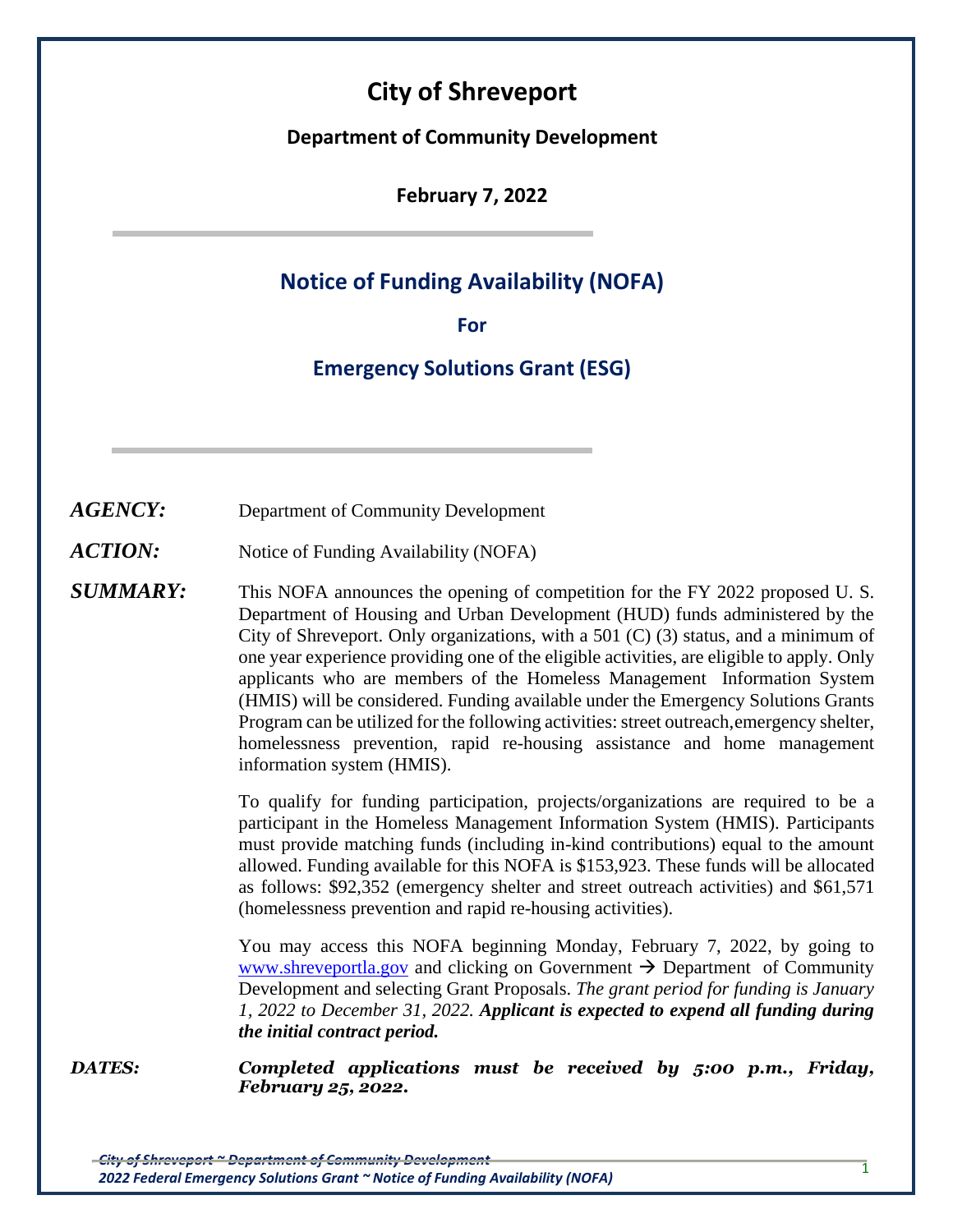**Option 1 - Electronic Submission:** Applicants should submit one (1) complete electronic copy (PDF format only) of the application via email to the Department of Community Development (**[cdproposals@shreveportla.gov](mailto:cdproposals@shreveportla.gov)**), with a subject line entitled **"NOFA – Federal ESG".**

**Option 2- Original Submission:** Hard copies (originals) are not required to be submitted in person due to COVID-19 precautions. However, one original completed application, plus three (3) copies may be hand delivered to the attention of Ms. Bonnie Moore, Director, City of Shreveport, Department of Community Development, 401 Texas Street, First Floor or mailed to Post Office Box 31109, Shreveport, LA 71130, also to the attention of Ms. Bonnie Moore.

APPLICATIONS **MAY NOT** BE SENT BY FACSIMILE (FAX). Please do not send videotapes, audio cassettes or materials other than the required attachments. **There will be absolutely no exceptions.**

- *FORMAT:* All applications must be completed using the forms supplied with this NOFA. Any application not following the prescribed format will not be considered for funding. The City of Shreveport reserves the right to request additional information pursuant to this application.
- **DISCLAIMER:** All proposals submitted become the property of the City of Shreveport. Submission of a proposal does not commit the City of Shreveport to award a contract or to pay for any costs incurred in the preparation of a proposal. The City has the right to extend the submission deadline should such extension be in the interest of the city. Proposers have the right to revise their proposals in the event the deadline is extended.

#### **INFORMATIONAL WORKSHOP:**

An informational workshop will be held at 11:00 a. m. on Thursday, February 17, 2022. The meeting ID is **876 0460 0832** and the passcode is **326206** . You may contact Cathy Mitchell, Grant Administrator at (318) 673-7556 for additional information.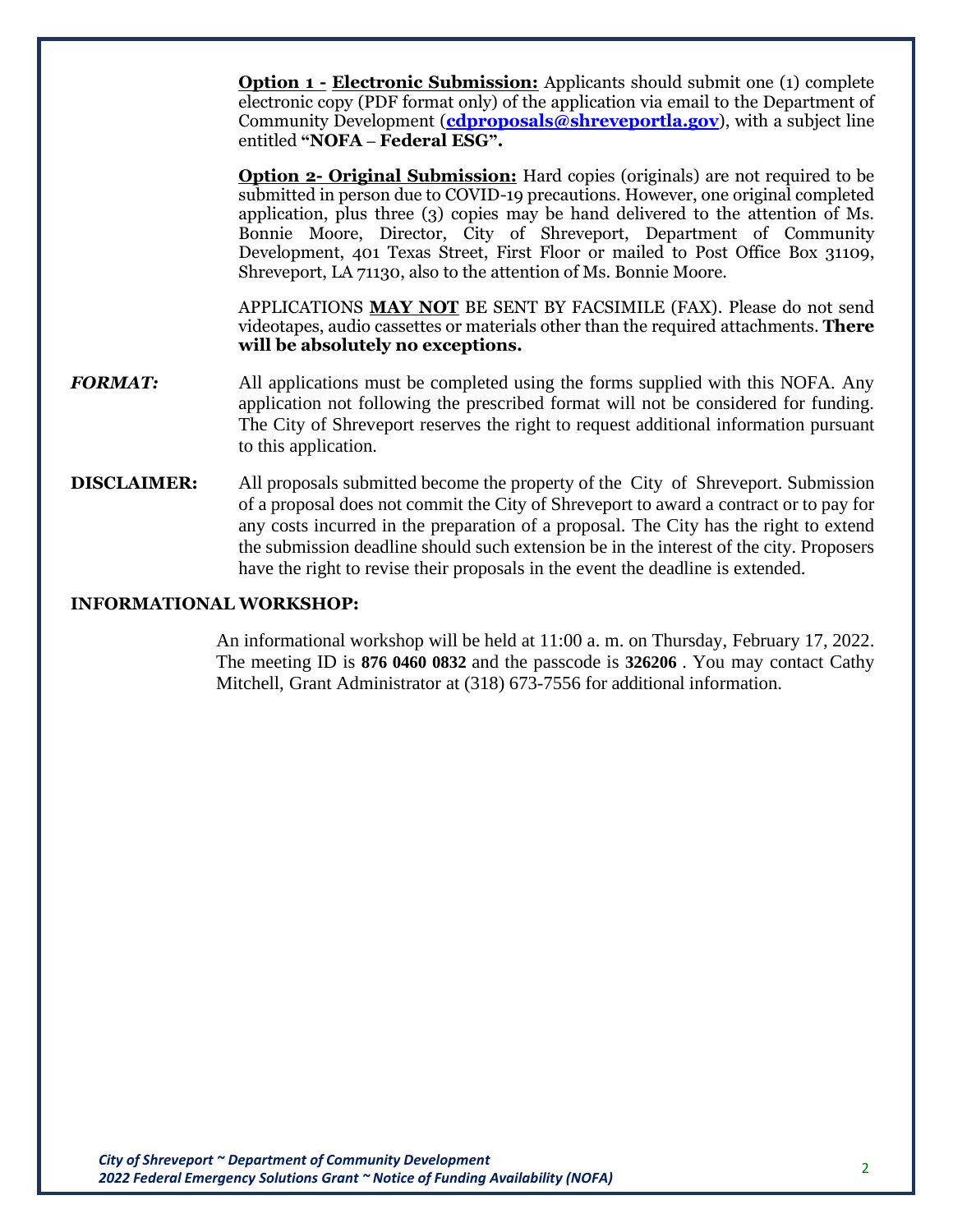## **TABLE OF CONTENTS**

## **PAGE(S)**

| I.   |                                                            |
|------|------------------------------------------------------------|
| П.   |                                                            |
| Ш.   |                                                            |
|      | A. Target Population                                       |
|      | <b>B.</b> Target Areas                                     |
|      | C. Eligible Activities                                     |
|      | D. Performance Measures Objectives                         |
| IV.  |                                                            |
| V.   |                                                            |
| VI.  |                                                            |
| VII. |                                                            |
|      |                                                            |
|      | A. Application Review                                      |
|      | <b>B.</b> Core Selection Criteria                          |
|      | C. Additional Selection Criteria                           |
| IX.  |                                                            |
| X.   |                                                            |
|      | A. Information on Vendor's Application and Commodity Codes |
|      | B. Vendor Application                                      |
|      | C. Authorizing Resolution                                  |
|      | D. Certificate of Insurance Form                           |
|      | W-9 Form and Instructions<br>$E_{\rm{r}}$                  |
|      | Affidavit<br>F.                                            |
| XI.  |                                                            |
|      | .20                                                        |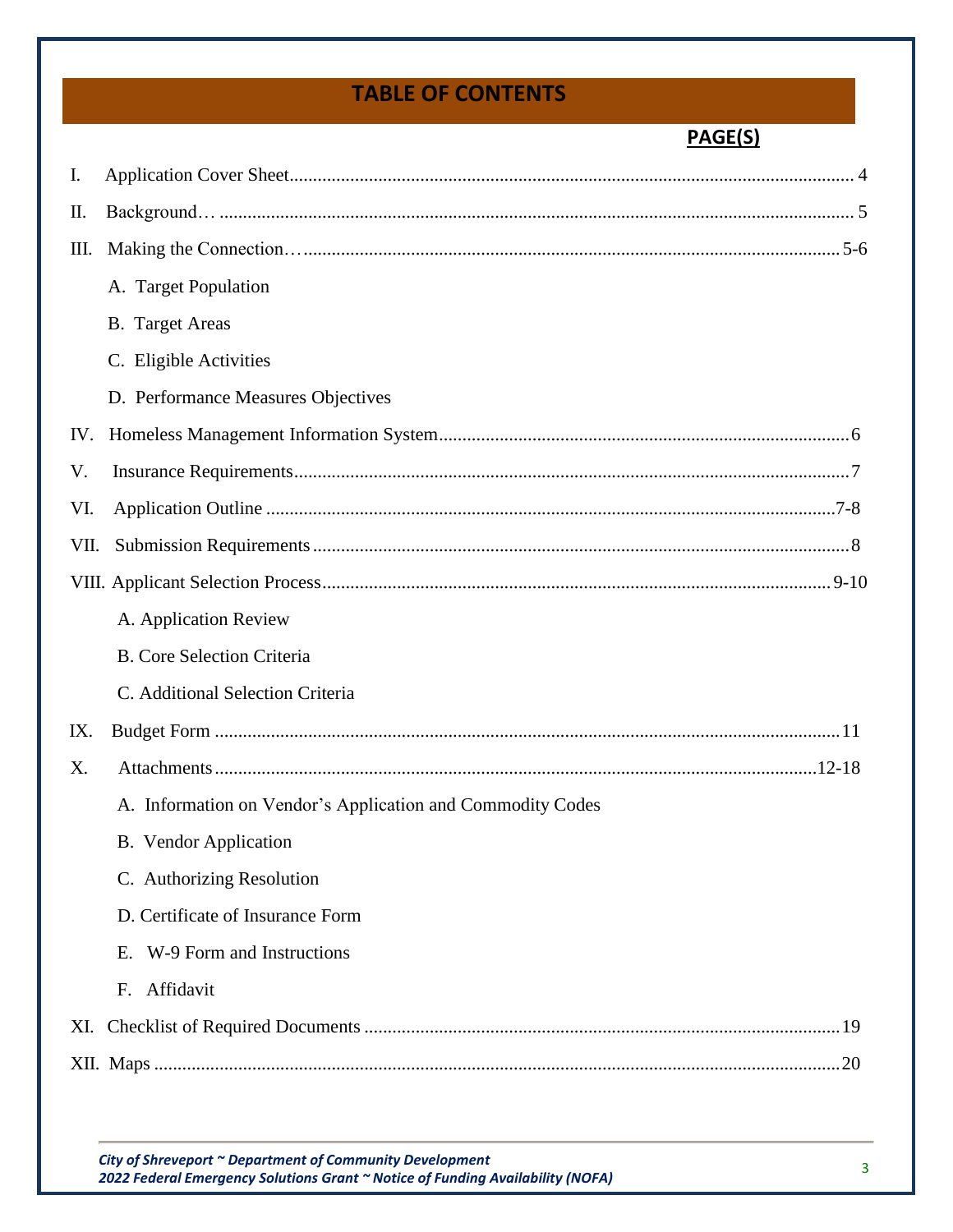## **I. APPLICATION COVER SHEET**

City of Shreveport - Department of Community Development

#### **BACKGROUND INFORMATION**

| Date: $\qquad \qquad$                      |                                                                       |             |
|--------------------------------------------|-----------------------------------------------------------------------|-------------|
| *DUNS Number:                              |                                                                       |             |
|                                            | Submitted by: Title:                                                  |             |
|                                            | Contact Person: Title: Title:                                         |             |
|                                            |                                                                       |             |
|                                            |                                                                       |             |
|                                            | Telephone Number: Fax Number: Fax Number:                             |             |
|                                            | <b>PROJECT SUMMARY</b>                                                |             |
| <b>Type of funds requested:</b>            | ESG:                                                                  |             |
|                                            |                                                                       |             |
|                                            |                                                                       |             |
| <b>Population Served</b>                   | $\Box$ Homeless                                                       |             |
|                                            |                                                                       |             |
| PROJECT DESCRIPTION:                       |                                                                       |             |
|                                            |                                                                       |             |
| <b>TRUE AND CORRECT.</b>                   | I CERTIFY THAT ALL OF THE INFORMATION PROVIDED IN THIS APPLICATION IS |             |
| SIGNATURE OF THE AUTHORIZED REPRESENTATIVE |                                                                       | <b>DATE</b> |

\*DUN AND BRADSTREET DATA: All applicants must obtain a Dun and Bradstreet Data Universal Numbering System (DUNS) and include it on this application. Failure to provide a DUNS number will prevent you from obtaining an award. Applicants may obtain a DUNS number by calling the toll-free request line at 1-866-705-5711 between 8:00 a. m. & 5:00 pm.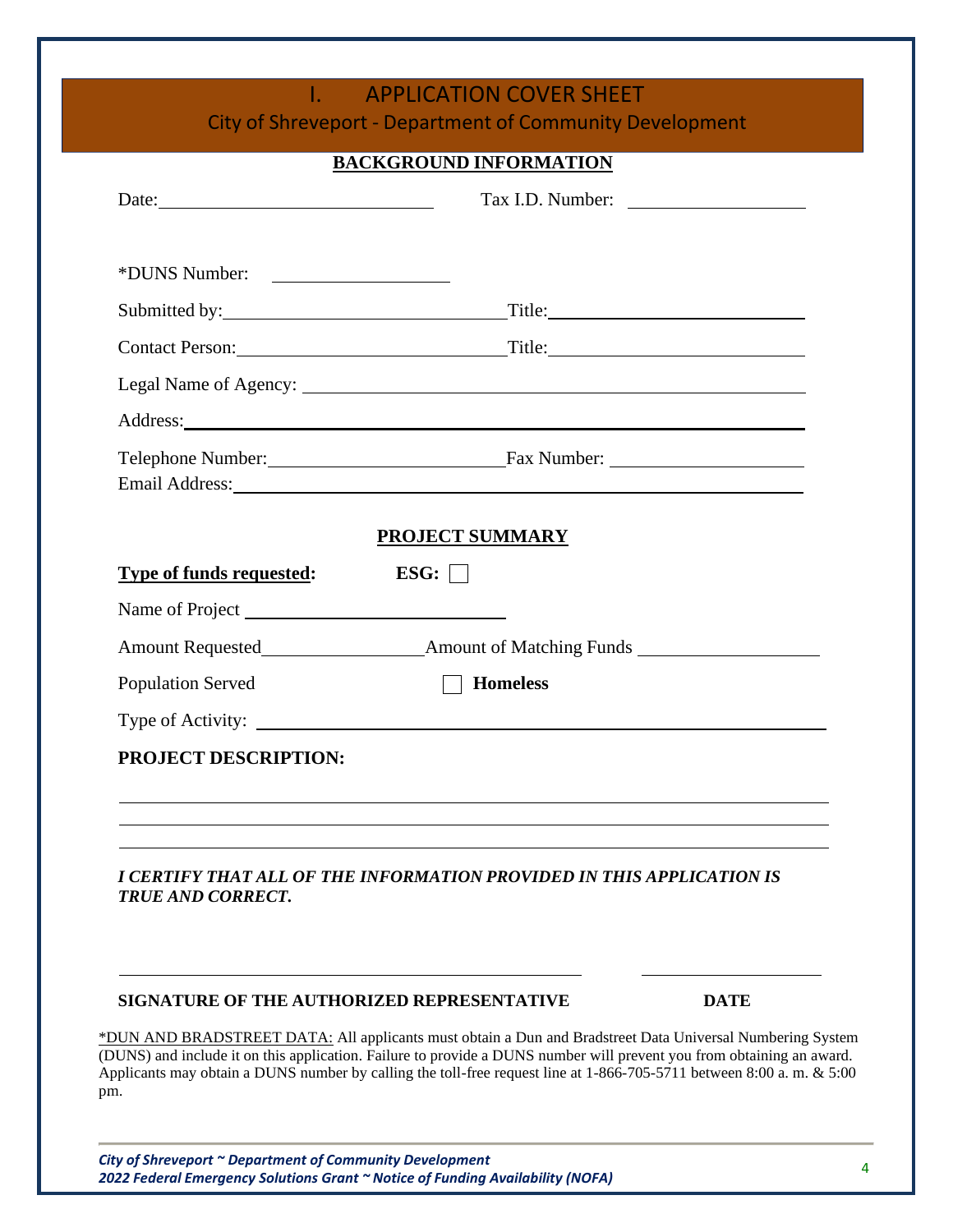## **II. BACKGROUND INFORMATION**

The Emergency Solutions Grant program changes are a result of the Homeless Emergency Assistance and Rapid Transition to Housing Act of 2009 (HEARTH Act). The HEARTH Act, enacted into law on May 20, 2009, consolidates three of the separate homeless assistance programs administered by HUD under the McKinney-Vento Homeless Assistance Act into a single grant program, and revised the Emergency Shelter Grants program and renames it as the Emergency Solutions Grants (ESG) program, 24 CFR Parts 91 and 576. The change in the program's name reflects the change in the program's focus addressing the needs of homeless people in emergency or transitional shelters to assisting people to quickly regain stability in permanent housing after experiencing a housing crisis or homelessness.

## **III. MAKING THE CONNECTION**

#### **A. TARGET POPULATION***:*

**Applicants applying for funding under this NOFA should target services and activities for the homeless.**

*Homeless:* For the purpose of this RFP, homeless is defined as;

(1.) An individual who lacks a fixed, regular and adequate nighttime residence;

(2.) An individual or family who will imminently lose their primary nighttime residence;

(3.) Unaccompanied youth under 25 years of age, or families with children and youth who do not otherwise qualify as homeless; and

(4) Any individual or family who is fleeing, or is attempting to flee, domestic violence, or other dangerous or life-threatening conditions that has taken place in the in the individual's or family primary nighttime residence or has made the individual or family afraid to return to their primary residence.

#### **B. TARGET AREAS:**

The City will only consider funding projects which are consistent with the Consolidated Strategy Plan. City-wide homeless services and activities are eligible.

#### **C. ELIGIBLE ACTIVITIES:**

The focus of the homeless services funded through the Emergency Solutions Grants (ESG) should be to assist people to quickly regain stability in permanent housing after experiencing a housing crisis and/or homelessness. The City of Shreveport, through this NOFA, will fund the following components for program year 2022:

(1) *Street Outreach* – funds may be used for costs of providing essential services necessary to reach out to unsheltered homeless people; connect them with emergency shelter, housing, or critical services; and provide urgent, non-facility-based care to unsheltered homeless people who are unwilling or unable to access emergency shelter, housing, or an appropriate health facility.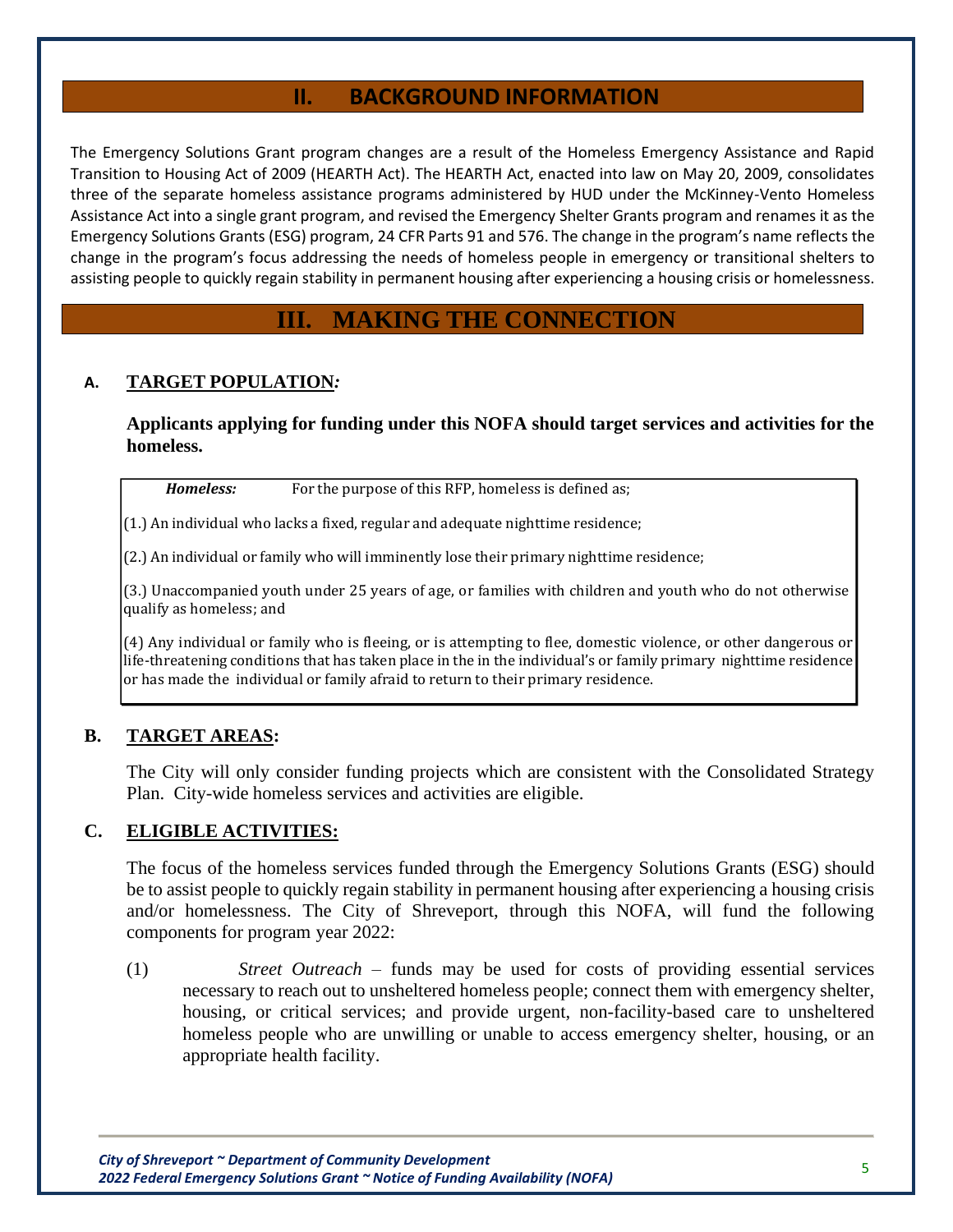- (2) *Emergency Shelter*  funds may be used for costs of providing essential services to homeless families and to individuals in emergency shelters, renovating buildings to be used as emergency shelter for homeless families and individuals, and operating emergency shelters.
- (3) *Homelessness Prevention*  funds may be used to provide housing relocation and stabilization services and short and/or medium-term rental assistance necessary to prevent an individual or family from moving into an emergency shelter or another place.
- (4) *Rapid Re-housing Assistance*  funds may be used to provide housing relocation and stabilization services and short and/or medium term rental assistance as necessary to help a homeless individual or family move as quickly as possible into permanent housing and achieve stability in that housing.
- (5) *Relocation and Stabilization Services* funds may be used to pay financial assistance to housing owners, utility companies and other third parties.

#### **D. PERFORMANCE MEASUREMENT OBJECTIVES:**

- (1) The number of persons or households prevented from becoming homeless;
- (2) The number of persons or households assisted from emergency shelter/streets into permanent housing;
- (3) The number of unsheltered persons or households provided with essential services;
- (4) The number of persons or households provided housing relocation and stabilization services; or
- (5) The number of persons or households covered by the HMIS

## **IV.HOMELESS MANAGEMENT INFORMATION SYSTEM**

Congress has directed HUD to improve the collection of data on the extent of homelessness locally and nationally. Communities must collect an array of data including an unduplicated count of homeless persons, analyze their patterns of the use of the McKinney-Vento and other assistance, including information on how theyenter and exit the homelessness assistance system and assess the effectiveness of that assistance. Through the Federal Register Notice, the Emergency Solutions Grants Program and Community Development Block Grants were made a part of this mandate. Therefore, all proposed projects/organizations must provide written certification of their participation in an existing HMIS. You can contact your local Continuum of Care at (318) 670-4591.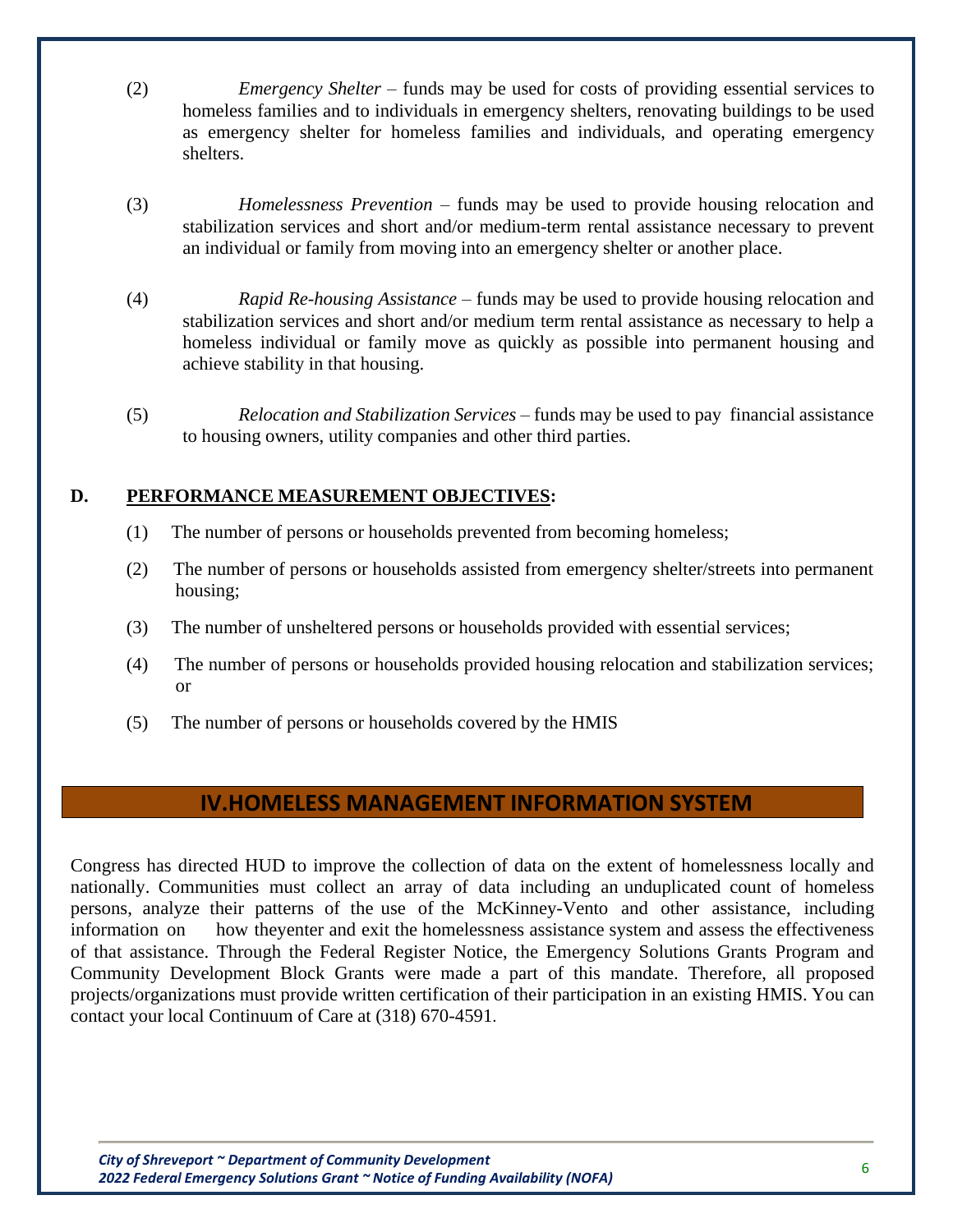## **V. INSURANCE REQUIREMENTS**

Applicants must provide proof of insurance available upon notification of funding. Coverage must be in full force and effect at all times. Such insurance at a minimum must include the following coverage and limits of liability:

| \$1,000,000 |
|-------------|
| \$1,000,000 |
| \$500,000   |
| \$1,000,000 |
|             |
|             |

**Subrogation Clause**, the Subrecipient and all of its insurers shall, waive all right of recovery or subrogation against the City, its officers, agents or employees and its insurance companies.

Proof that such insurance coverage exists shall be furnished to the City by means of Certificate of Insurance before any award of funding is disbursed and services are commenced. **The said Certificate shall name the City as an additional insured**.

#### **NOTE: These insurance limits and requirements are subject to change at the discretion of the City's Risk Manager.**

## **VI. APPLICATION OUTLINE**

Your application must be formatted as outlined below. Proposals that are not submitted in the following format will not be reviewed. This section shall not exceed six double spaced pages in a 12 point font. The application outline must address all of the following items listed below.

### *Project Summary: (10pts)*

This summary should identify the applicant and briefly describe your purpose, mission and goals; indicate the reason for the grant request and the need to be addressed; provide a brief summary of the program activities, and how they will be accomplished; identify the population and area to be served; and clearly and concisely summarize your request for funding, including total cost of the project, funds already committed and the amount requested under this proposal.

#### *Applicant Capacity: (15pts)*

Describe the agency's qualifications, and the extent to which you have the organizational resources necessary to successfully implement the proposed activities in a timely and efficient manner. Indicate the staff member who possesses knowledge and experience in your proposed program. Show relevant experience inmanaging grants and similar program.

#### *Problem Statement :( 15pts)*

Specifically **define the problem and clearly document** the needs to be met or problems to be solved by the proposed project. You must determine the extent of the problem in the geographic area that you will target with your program. The need should be related to the purpose of your proposed activities and documented, using sound and reliable data (statistics, survey findings, expert advice, studies, student data, and test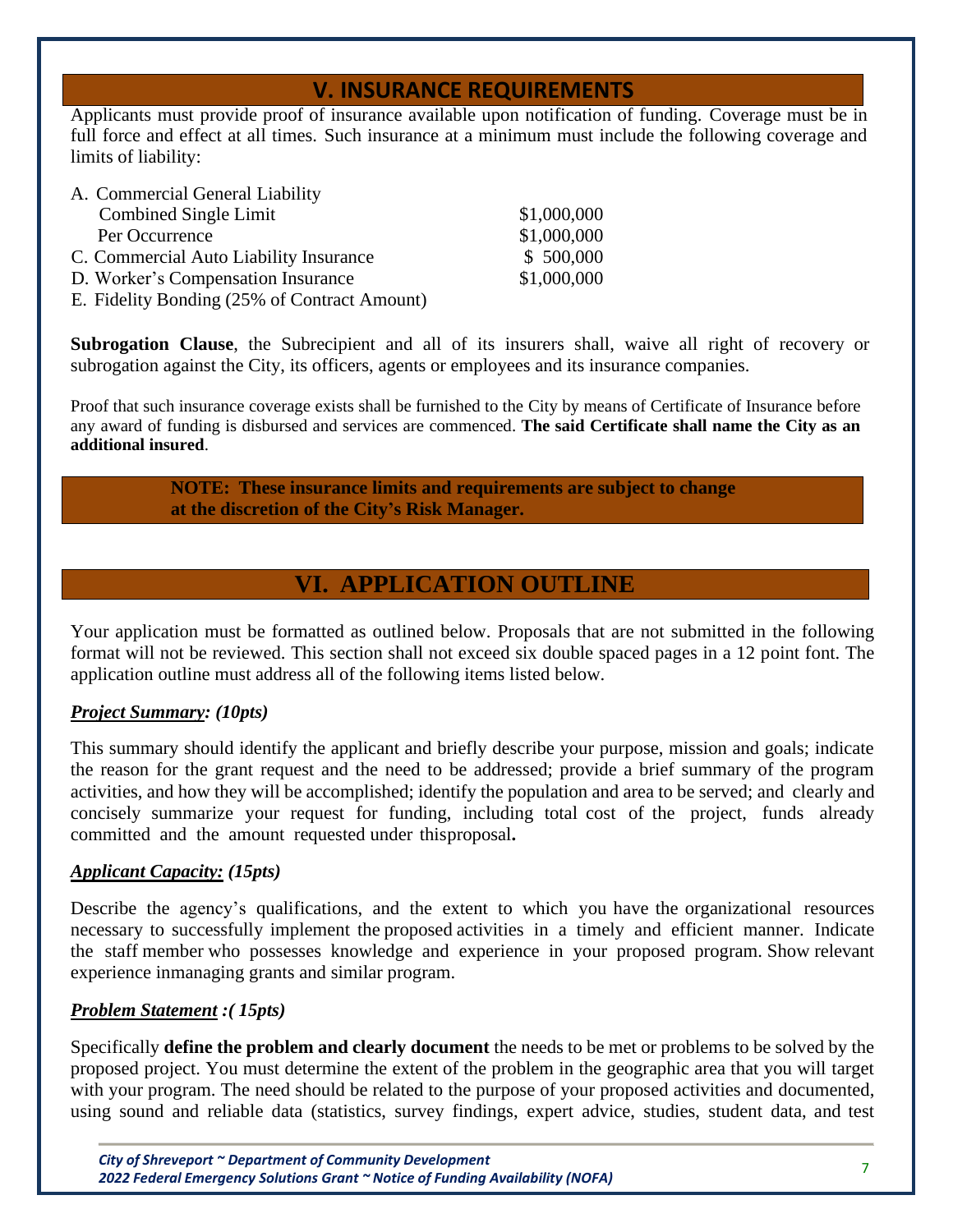results). You are encouraged to link the documentation of need to data identified in the city's Consolidated Plan. To obtain a copy of the Consolidated Plan, go to [www.shreveportla.gov](http://www.shreveportla.gov/)

#### *Program Narrative/Budget: (30pts)*

Outline the specific activities to be **performed**, **methodology** and **benefits** to be achieved. Describe the targeted population and the demographics of that population. Establish a clear time line for implementation. Identify **measurable objectives** stated in relation to the problem and the **expected outcomes**. Identify any collaborative partners associated with this project, and how this project will benefit the community. Special consideration will be given to those agencies creating partnerships that are appropriately designed for implementing the proposed activities. The budget must be completed listing by line item the projected expenditures for the funds requested. In addition, list the amounts, types and sourceof match.

#### *Leveraging Resources :( 15pts)*

The applicant must demonstrate and document the ability to secure resources beyond those provided under this grant award, including private, other public, and mainstream resources. Leveraging resources may include cash, cash equivalent (i.e., other federal, state and local grant awards) and in-kind contributions, such as services, donations or equipment. **Please be sure to include supporting documentation of your resources.**

### *Program Evaluation (15pts)*

(1) Present a **plan** for determining the degree to which objectives are met. You must identify **one or more** of the performance measures your program will meet (refer to pages 6-7). Your application should also identify specific **output** and **outcomes** or impacts that your program or activities will have on the community.

(2) Describe how you will make your services available/accessible, affordable, or sustainable to the target population you propose to serve.

(3) Describe the specific tools to track output and outcome and the methodology you will use to measure your success in meeting your stated goals.

(4) Include procedures to ensure all records containing personally identifying information of any individual or family who applies for and/or receives assistance will be kept secure and confidential.

## **VII. SUBMISSION REQUIREMENTS**

**Completed applications must be received by 5:00 P.M., FRIDAY, FEBRUARY 25, 2022.**

**Option 1 - ELECTRONIC SUBMISSION: Applicants should submit one (1) complete electronic copy (PDF format only) of the application via email to the Department of Community Development [\(cdproposals@shreveportla.gov\)](mailto:cdproposals@shreveportla.gov), with a subject line entitled "2022 NOFA – Federal ESG".**

It is recommended (not required) that electronic applications be submitted at least 24 hours before the deadline to eliminate the possibility of submission untimeliness due to technical difficulties.

**Option 2 - ORIGINAL SUBMISSION: Hard copies (originals) are not required to be submitted in person due to COVID-19 precautions. However, one original completed application, plus three (3) copies may be hand**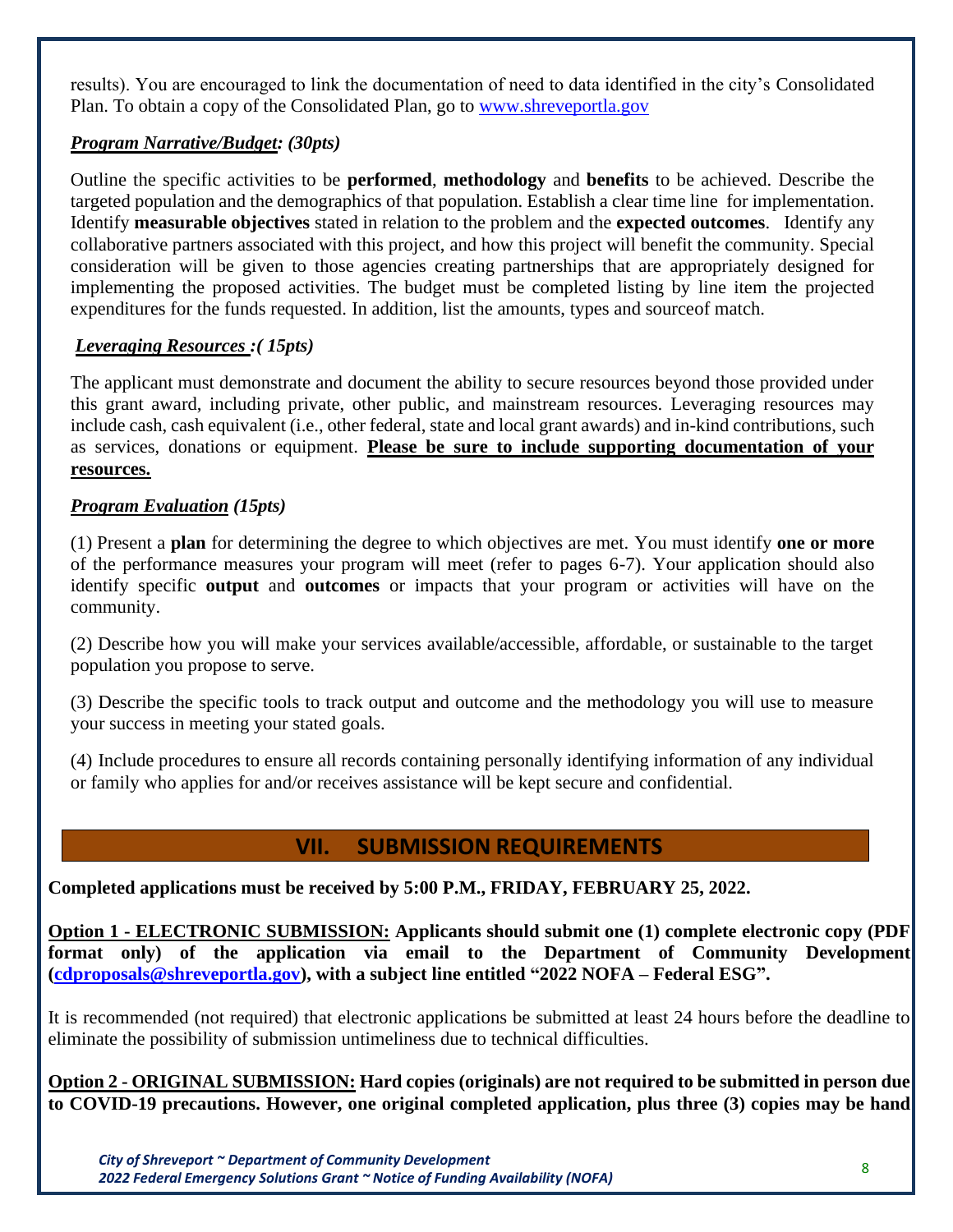#### **delivered to the attention of Ms. Bonnie Moore, Director, City of Shreveport, Department of Community Development, 401 Texas Street, First Floor or mailed to Post Office Box 31109, Shreveport, LA 71130, also to the attention of Ms. Bonnie Moore.**

Applicants who physically deliver the proposal must have their proposal logged in. Under no circumstances should any applicant leave a proposal at the office without completing the required log-in procedure. Applicants who mail proposals should do so by certified mail, return receipt requested, or through overnight mail services, allowing enough time for the proposal to be received by the deadline date and time.

**APPLICATIONS MAY NOT BE SENT BY FACSIMILE (FAX). Please do not send videotapes, audio cassettes or materials other than the required attachments. There will be absolutely no exceptions.**

**Please keep a copy of your submission for your records.** 

**ONLY ONE APPLICATION WILL BE ACCEPTED.** Proposals must be complete at the time of submission. No addendum will be accepted after the deadline date for submission of proposals.

All applications must be completed using the forms supplied with this Notice of Funding Availability. **Any application not following the prescribed format will not be considered for funding.** For additional information, please contact Cathy Mitchell at (318) 673-7556.

# **Incomplete proposals will not be reviewed.**

## **VIII. APPLICANT SELECTION PROCESS**

### APPLICATION REVIEW

Only one application will be accepted per eligible activity. Applications will not be accepted unless they meet the following requirements:

- Applicant eligibility. The applicant must be a private non-profit organization (IRS 501(c) (3) status), and must have at least one year of experience in providing the requested service prior to submission of application.
- Eligible population/target area to be served. The population to be served must meet the eligibility requirements as identified on Page 5.
- Eligible activities. The activities for which assistance is requested must be consistent with those prescribed in Section III. (see pages 5,6)
- Provide an executive summary of the agency's accomplishments for the previous twelve months.
- Match Requirements. The applicant must furnish a 100% match, with a minimum of 50% being a cash match.

## **B***.* **CORE SELECTION CRITERIA**:

### **Category:**

**Maximum Points:**

Project Summary

10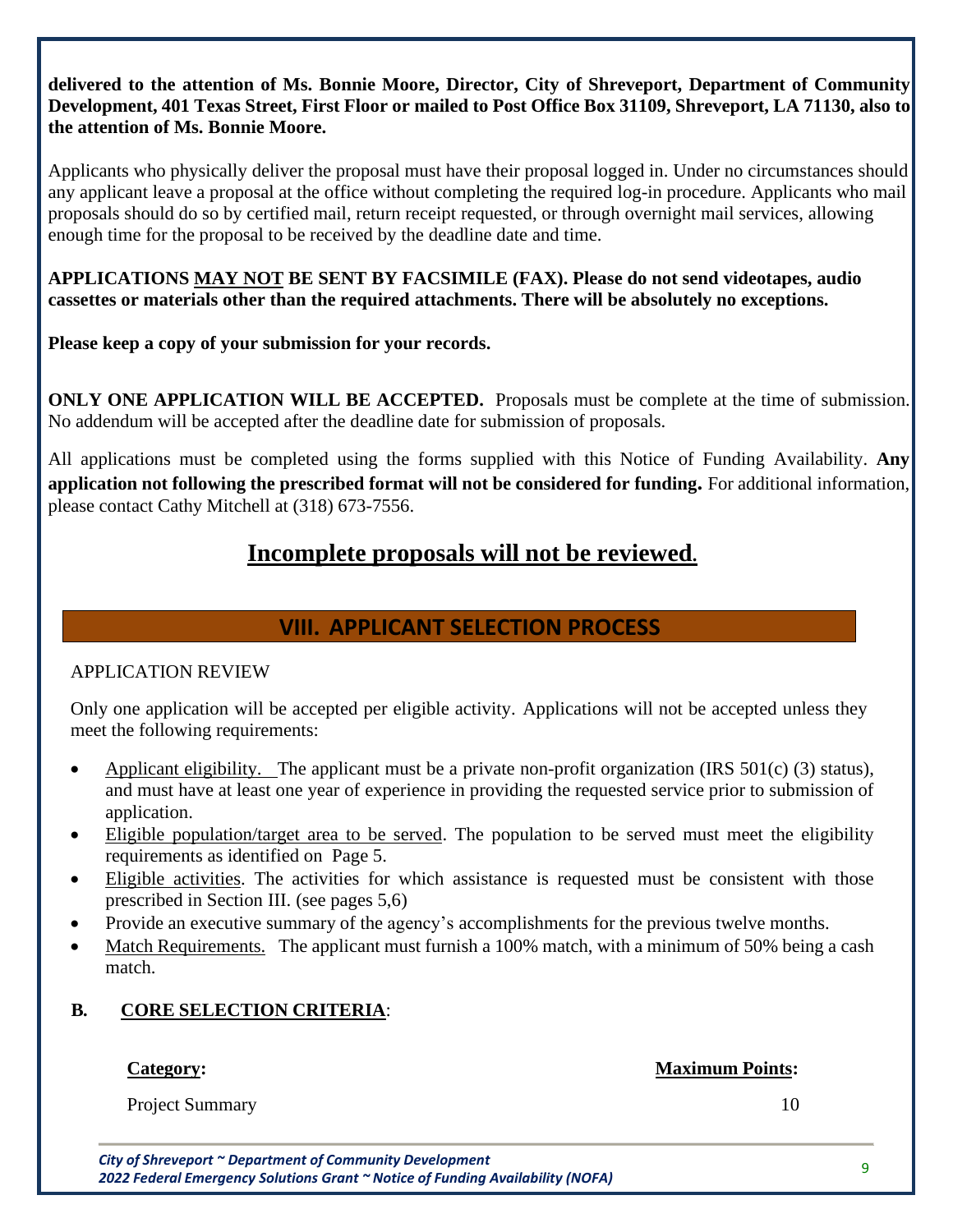| <b>Applicant Capacity</b>   | 15 |
|-----------------------------|----|
| <b>Problem Statement</b>    | 15 |
| Program Narrative/Budget    | 30 |
| <b>Leveraging Resources</b> | 15 |
| <b>Program Evaluation</b>   | 15 |

#### **C***.* **ADDITIONAL SELECTION CRITERIA**

Currently funded agencies or those who have received prior funding from the Department of Community Development (DCD) will also be evaluated on past performance in carrying out programmatic activities and contractual compliance. Factors such as agency ability to meet service delivery goals, timely expenditure of funds, timely reporting, accuracy of reporting, ability to meet audit requirements, and other programmatic and fiscal contractual requirements will be considered. These other factors will be considered in conjunction with the proposal score in developing an overall recommendation for agency funding.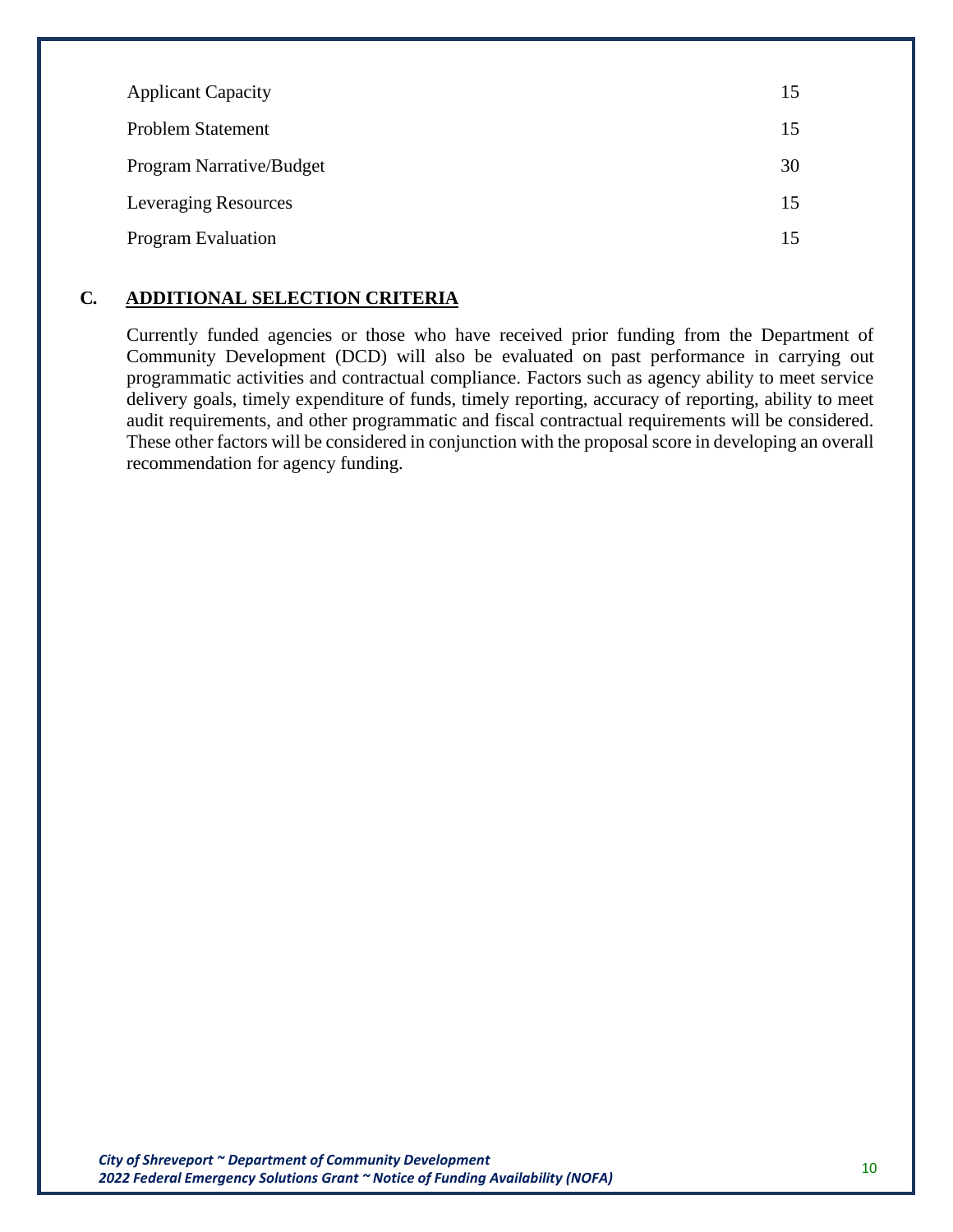## **D. ESG PROGRAM BUDGET FORM**

## **Fiscal Year 2022**

| <b>Organization Name:</b> |  |
|---------------------------|--|
| <b>Project Name:</b>      |  |

# **Please provide a detailed explanation of each line item.**

|                   | <b>Funding Amount</b>                     |                   | <b>Total</b><br><b>Amount</b> |
|-------------------|-------------------------------------------|-------------------|-------------------------------|
| <b>ESG Amount</b> | <b>Other Cash</b><br><b>Contributions</b> | In-Kind<br>Amount |                               |
|                   |                                           |                   |                               |
|                   |                                           |                   |                               |
|                   |                                           |                   |                               |
|                   |                                           |                   |                               |
|                   |                                           |                   |                               |
|                   |                                           |                   |                               |
|                   |                                           |                   |                               |
|                   |                                           |                   |                               |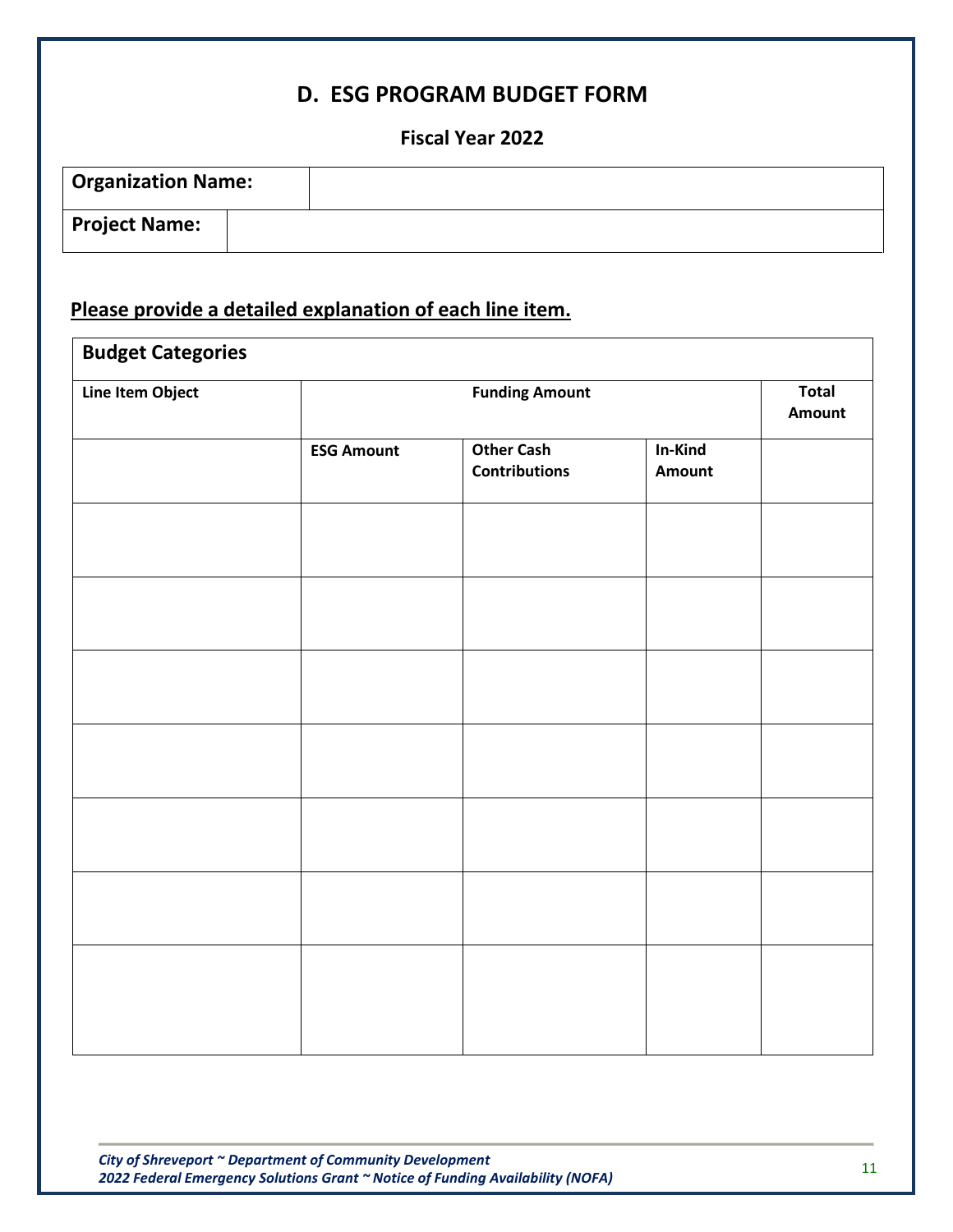# **IX. ATTACHMENTS**

Information of Vendor's Application and Commodity Codes

Vendor's Application

Authorizing Resolution (2021 or 2022)

Certificate of Insurance

W-9 Form

Adjudicated Property Affidavit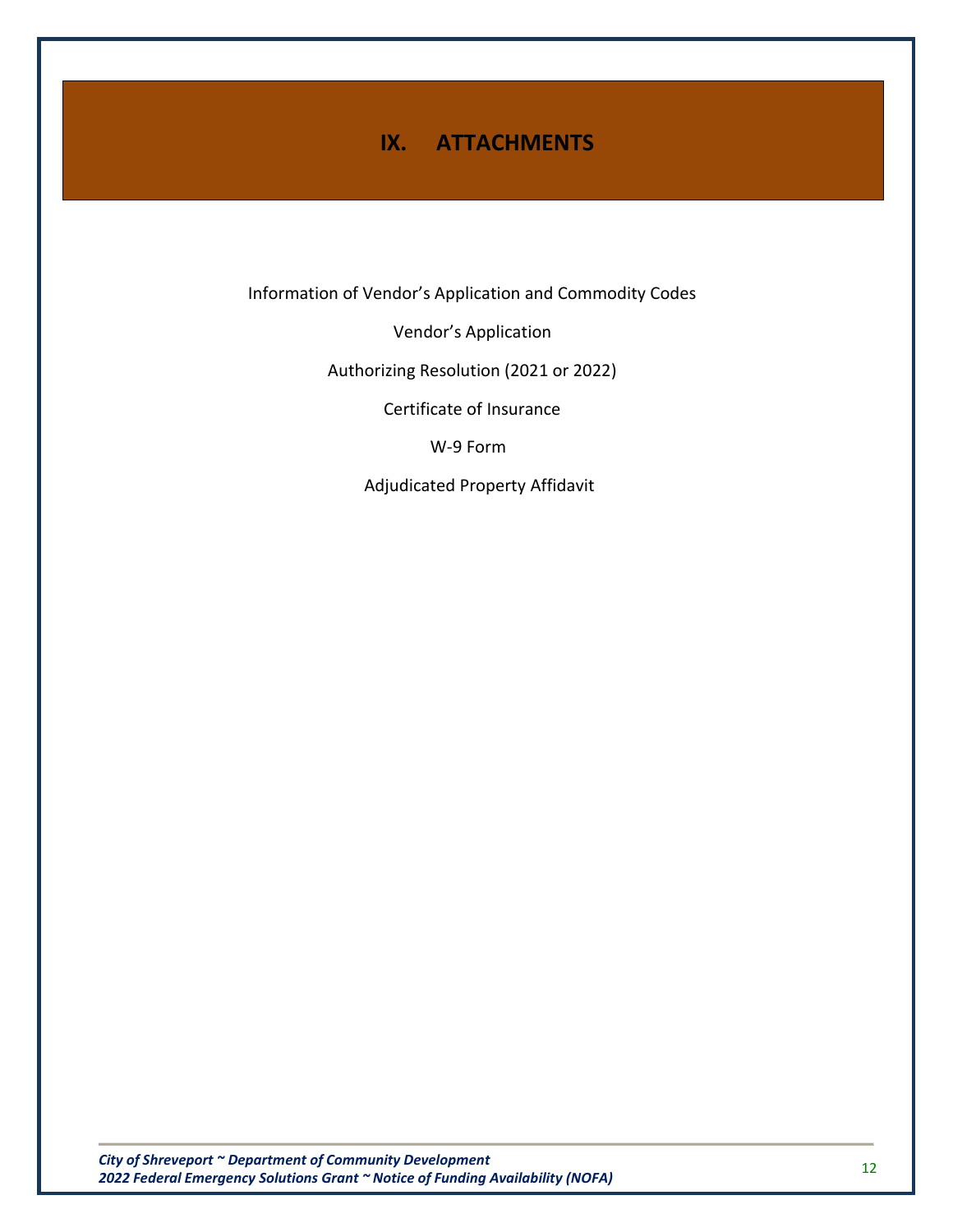# INSTRUCTIONS FOR OBTAINING A VENDOR'S APPLICATION AND COMMODITY CODES FOR THE CITY OF SHREVEPORT

#### WEB SITE ADDRESS: [WWW.CI.SHREVEPORT.LA.US](http://www.ci.shreveport.la.us/)

#### **TO OBTAIN THE REQUIRED FIVE-DIGIT COMMODITY CODES FOR YOUR APPLICATION**

Go to SECTION 900.

Select the letter of the alphabet that pertains to your product or service your company provides.

For example: For "CONSTRUCTION," you will need to click on the letter "P" for PUBLIC WORKS, CONSTRUCTION, AND RELATED SERVICES. For "TOOLS," you will click on the letter "H" for "HANDTOOLS," or the letter "A" for "AUTO SHOP EQUIPMENT" if you sell "AIR POWERED SHOP TOOLS." For "GASOLINE," you will need to click on the letter "F" for "FUEL. The items that you are looking for may be listed with different names.

When you select a letter of the alphabet, you will be given a list of the 3-digit codes. Click on the 3-digit code to obtain the required 5-digit code. **It is imperative that we have the 5-digit code in order for your application to be processed**. Please remember that the main reason for using five-digit commodity codes is to identify vendors that carry the items that are needed by the City.

If you have any questions or need further assistance, please call the Purchasing Office at 318-673-5450.

Revised 6-12-03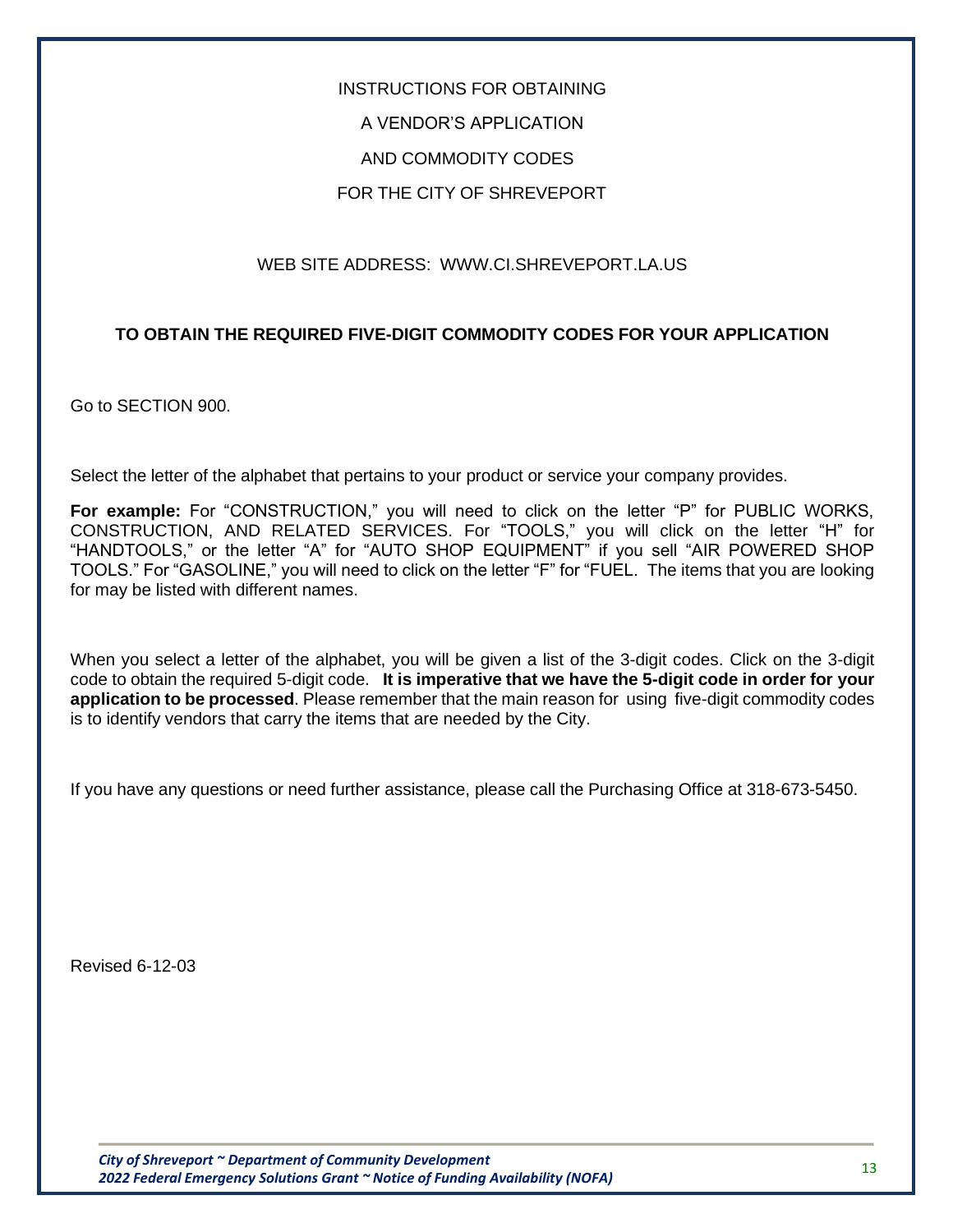|                                |                                                                                                                                                                                                                                                                                                                                                                                  |                             |                                         | VENDOR'S APPLICATION (Revised 12-15-08)                                                                  |        |                                                                                                                                                                                                                                                                                   |
|--------------------------------|----------------------------------------------------------------------------------------------------------------------------------------------------------------------------------------------------------------------------------------------------------------------------------------------------------------------------------------------------------------------------------|-----------------------------|-----------------------------------------|----------------------------------------------------------------------------------------------------------|--------|-----------------------------------------------------------------------------------------------------------------------------------------------------------------------------------------------------------------------------------------------------------------------------------|
| <b>SHRF</b>                    |                                                                                                                                                                                                                                                                                                                                                                                  |                             |                                         | Please e-mail, mail or fax application to:                                                               |        |                                                                                                                                                                                                                                                                                   |
|                                |                                                                                                                                                                                                                                                                                                                                                                                  |                             |                                         | City of Shreveport Y Purchasing Division                                                                 |        |                                                                                                                                                                                                                                                                                   |
|                                |                                                                                                                                                                                                                                                                                                                                                                                  |                             |                                         | PO Box 31109 Y Shreveport, LA 71130-1109                                                                 |        |                                                                                                                                                                                                                                                                                   |
|                                |                                                                                                                                                                                                                                                                                                                                                                                  |                             |                                         | 505 Travis Street Y Suite 610 Y Shreveport, LA 71101-3042<br>Phone: (318) 673-5450 Y Fax: (318) 673-5408 |        |                                                                                                                                                                                                                                                                                   |
|                                |                                                                                                                                                                                                                                                                                                                                                                                  |                             | web site: www.shreveportla.gov          |                                                                                                          |        |                                                                                                                                                                                                                                                                                   |
|                                | All information must be provided typed or printed.                                                                                                                                                                                                                                                                                                                               |                             |                                         |                                                                                                          |        | W-9 form at: http://www.irs.ustreas.gov/pub/irs-pdf/fw9.pdf?portlet=3                                                                                                                                                                                                             |
| $\Box$ initial                 |                                                                                                                                                                                                                                                                                                                                                                                  |                             |                                         |                                                                                                          |        | Copy of Current Business/Occupational License & W-9 Forms are Required.                                                                                                                                                                                                           |
| <b>APPLICATION</b><br>REVISION | Date of Application:                                                                                                                                                                                                                                                                                                                                                             |                             | Are they attached? $\Box$ yes $\Box$ no | ADJUDICATED PROPERTY AFFIDAVIT MAILED?                                                                   |        |                                                                                                                                                                                                                                                                                   |
| Vendor Name:                   |                                                                                                                                                                                                                                                                                                                                                                                  |                             |                                         | Federal Identification or S.S. Number:                                                                   |        |                                                                                                                                                                                                                                                                                   |
|                                | Sales (Order) Address (Street, City, State & Zip Code):                                                                                                                                                                                                                                                                                                                          |                             | Phone Number:                           |                                                                                                          |        |                                                                                                                                                                                                                                                                                   |
|                                | Remittance Address (Street, City, State & Zip Code):                                                                                                                                                                                                                                                                                                                             |                             |                                         |                                                                                                          |        |                                                                                                                                                                                                                                                                                   |
|                                |                                                                                                                                                                                                                                                                                                                                                                                  |                             | Fax Number:                             |                                                                                                          |        |                                                                                                                                                                                                                                                                                   |
| Web Site Address:              |                                                                                                                                                                                                                                                                                                                                                                                  |                             | E-Mail Address:                         |                                                                                                          |        |                                                                                                                                                                                                                                                                                   |
|                                | Type of Organization: □ Partnership □ Sole Proprietorship □ Corporation DBE Ownership ____%*□ Minority Ownership ___                                                                                                                                                                                                                                                             |                             |                                         |                                                                                                          |        | %                                                                                                                                                                                                                                                                                 |
| (Check all that apply)         | Type of Business or Service: □ Architect/Engineer □ Manufacturer or Producer<br>$\Box$ Retailer                                                                                                                                                                                                                                                                                  |                             | Service Establishment                   | $\Box$ Distributor<br>$\Box$ Wholesaler                                                                  | $\Box$ | MFGR'S Agent<br>$\Box$ Construction                                                                                                                                                                                                                                               |
|                                |                                                                                                                                                                                                                                                                                                                                                                                  |                             |                                         |                                                                                                          |        | It is imperative that the five digit commodity codes are listed on your application. These codes can be accessed on the web at                                                                                                                                                    |
|                                |                                                                                                                                                                                                                                                                                                                                                                                  |                             |                                         |                                                                                                          |        | www.shreveportla.gov under Bids & RFPs, Section 900 or at BidSync.com. Click on the three digit code and the five digit codes will be                                                                                                                                             |
|                                | the back if more space is needed. When working on City property see Section 600 on the web for Insurance Requirements.                                                                                                                                                                                                                                                           |                             |                                         |                                                                                                          |        | shown. All of the 900 range commodity codes are for services & construction. Please list all commodity codes that apply. Use                                                                                                                                                      |
|                                |                                                                                                                                                                                                                                                                                                                                                                                  |                             |                                         |                                                                                                          |        |                                                                                                                                                                                                                                                                                   |
|                                | (2)                                                                                                                                                                                                                                                                                                                                                                              |                             | (5)                                     | (6)                                                                                                      | (7)    |                                                                                                                                                                                                                                                                                   |
| (9)                            | (10)                                                                                                                                                                                                                                                                                                                                                                             |                             |                                         | $(14)$ $\frac{1}{2}$                                                                                     |        |                                                                                                                                                                                                                                                                                   |
|                                |                                                                                                                                                                                                                                                                                                                                                                                  | $(19)$ <sub>______</sub>    | (20)                                    | (21)                                                                                                     |        |                                                                                                                                                                                                                                                                                   |
|                                |                                                                                                                                                                                                                                                                                                                                                                                  | (27)                        | (28)                                    |                                                                                                          |        |                                                                                                                                                                                                                                                                                   |
| (32)                           |                                                                                                                                                                                                                                                                                                                                                                                  | (35)                        | (36)                                    |                                                                                                          | (38)   |                                                                                                                                                                                                                                                                                   |
|                                |                                                                                                                                                                                                                                                                                                                                                                                  |                             |                                         |                                                                                                          |        |                                                                                                                                                                                                                                                                                   |
|                                | Please check all of the classifications below that apply. FSC requires certification by the Fair Share Office.                                                                                                                                                                                                                                                                   |                             |                                         |                                                                                                          |        |                                                                                                                                                                                                                                                                                   |
| Small                          | Large                                                                                                                                                                                                                                                                                                                                                                            | <b>Fair Share Certified</b> | Disadvantaged                           | Architect or                                                                                             |        | Women Owned                                                                                                                                                                                                                                                                       |
| <b>Business (SBE)</b>          | Business (LBE)                                                                                                                                                                                                                                                                                                                                                                   | (FSC)                       | Business (DBE)                          | Engineer (AEC)                                                                                           |        | Business (WBE)                                                                                                                                                                                                                                                                    |
|                                |                                                                                                                                                                                                                                                                                                                                                                                  |                             |                                         |                                                                                                          |        |                                                                                                                                                                                                                                                                                   |
| (If an agent, so specify)      | Persons Authorized to sign bids and Contracts in your name                                                                                                                                                                                                                                                                                                                       |                             |                                         |                                                                                                          |        | Persons to contact on matters concerning bids and contracts                                                                                                                                                                                                                       |
|                                | Name                                                                                                                                                                                                                                                                                                                                                                             | <b>Official Capacity</b>    |                                         | Name                                                                                                     |        | <b>Official Capacity</b>                                                                                                                                                                                                                                                          |
|                                |                                                                                                                                                                                                                                                                                                                                                                                  |                             |                                         |                                                                                                          |        |                                                                                                                                                                                                                                                                                   |
|                                |                                                                                                                                                                                                                                                                                                                                                                                  |                             |                                         |                                                                                                          |        |                                                                                                                                                                                                                                                                                   |
|                                |                                                                                                                                                                                                                                                                                                                                                                                  |                             |                                         |                                                                                                          |        |                                                                                                                                                                                                                                                                                   |
|                                |                                                                                                                                                                                                                                                                                                                                                                                  |                             |                                         |                                                                                                          |        | I understand that I will need to watch for the City's ads in the legal section of The Times and/or on BidSync.com web site so that I will<br>know when to contact the City for a copy of an Invitation for Bid (IFB), a Request for Proposal (RFP), or a Request for Statement of |
| Qualification (RFS).           |                                                                                                                                                                                                                                                                                                                                                                                  |                             |                                         |                                                                                                          |        | I certify that the information supplied herein (including attached pages) is correct and that neither the applicant nor any person (or concern)                                                                                                                                   |
|                                | otherwise declared ineligible by any public agency from bidding for furnishing materials, supplies or services to any agency                                                                                                                                                                                                                                                     |                             |                                         |                                                                                                          |        | in any connection with the applicant as a principal officer, so far as is known, is in arrears on money owed to the City, is now debarred or                                                                                                                                      |
| thereof.                       | Signature of Person Authorized to Sign                                                                                                                                                                                                                                                                                                                                           |                             |                                         | Name and Title of Person Authorized to Sign for this Firm                                                |        |                                                                                                                                                                                                                                                                                   |
|                                |                                                                                                                                                                                                                                                                                                                                                                                  |                             |                                         |                                                                                                          |        |                                                                                                                                                                                                                                                                                   |
|                                | *Defined as those who are socially disadvantaged by Small Business Administration that includes Black Americans, Hispanic Americans,<br>Native Americans, Asian Pacific Americans and Subcontinent Asian Americans. Place actual percentage of ownership from 0% to<br>100%. Women are not included in this definition of minority unless they fit into one of these categories. |                             |                                         |                                                                                                          |        |                                                                                                                                                                                                                                                                                   |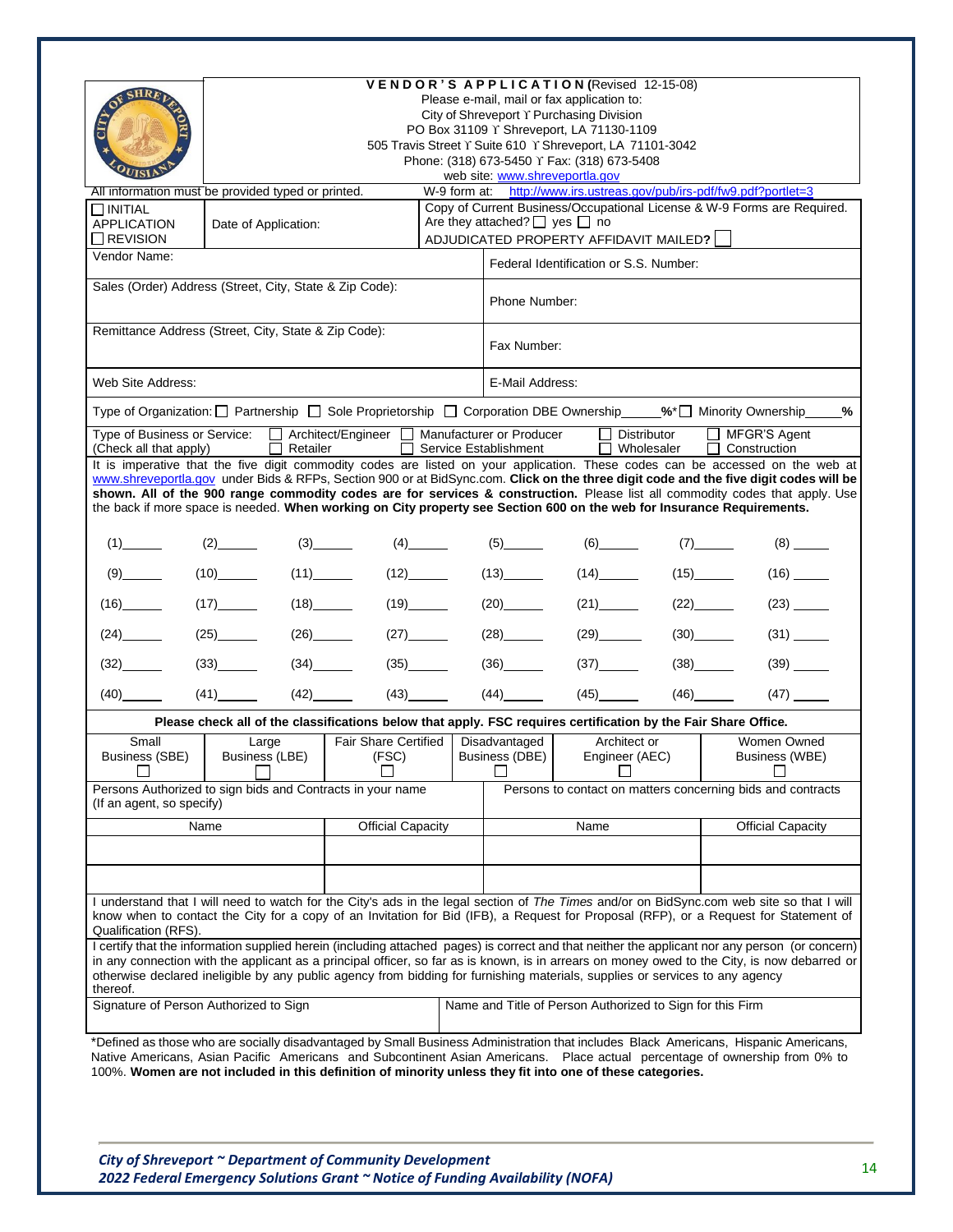|                                                                                                                                                                                                           |        | <b>AUTHORIZING RESOLUTION</b> |                         |           |
|-----------------------------------------------------------------------------------------------------------------------------------------------------------------------------------------------------------|--------|-------------------------------|-------------------------|-----------|
| Name of Organization:                                                                                                                                                                                     |        |                               |                         |           |
|                                                                                                                                                                                                           |        |                               |                         | domiciled |
| Be it resolved by the Board of Directors or Members of                                                                                                                                                    |        |                               |                         |           |
| in                                                                                                                                                                                                        |        | that<br>$\mathbf{r}$          |                         | is hereby |
| authorized to sign any and all contracts and/or agreements with the City of Shreveport and to do any and all things<br>necessary to execute the contracts and/or agreement on behalf of this corporation. |        |                               |                         |           |
| That I,                                                                                                                                                                                                   | (Name) |                               | (Position of Authority) |           |
|                                                                                                                                                                                                           |        |                               |                         |           |
| entered into the records of this organization, has not been rescinded or modified, and remains in full force and effect on this date.                                                                     |        |                               |                         |           |
|                                                                                                                                                                                                           |        |                               |                         |           |
| WITNESSES:                                                                                                                                                                                                |        |                               |                         |           |
|                                                                                                                                                                                                           |        |                               |                         |           |
|                                                                                                                                                                                                           |        |                               |                         |           |
|                                                                                                                                                                                                           |        | Signature:                    |                         |           |
|                                                                                                                                                                                                           |        | Federal Tax ID Number:        |                         |           |
|                                                                                                                                                                                                           |        |                               |                         |           |
|                                                                                                                                                                                                           |        |                               |                         |           |
|                                                                                                                                                                                                           |        |                               |                         |           |
|                                                                                                                                                                                                           |        |                               |                         |           |
|                                                                                                                                                                                                           |        |                               |                         |           |
|                                                                                                                                                                                                           |        |                               |                         |           |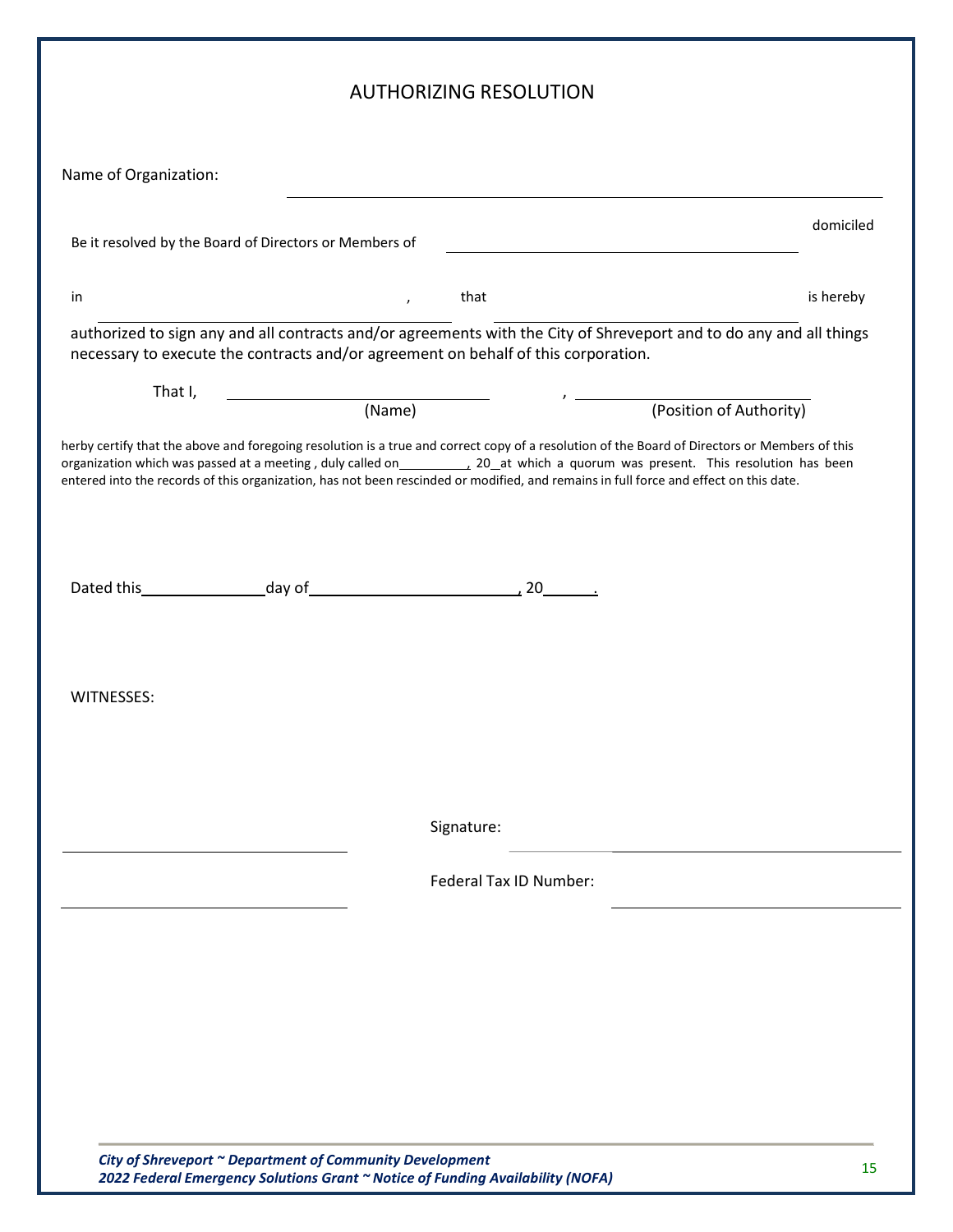| <b>CERTIFICATE OF INSURANCE</b> |                                                                                                                                                                                                                                  |                                                                               |                                            |                                      |               | <b>City of Shreveport</b>       |                                |
|---------------------------------|----------------------------------------------------------------------------------------------------------------------------------------------------------------------------------------------------------------------------------|-------------------------------------------------------------------------------|--------------------------------------------|--------------------------------------|---------------|---------------------------------|--------------------------------|
|                                 | THIS IS TO CERTIFY THAT POLICIES OF INSURANCE ARE IN FORCE AS LISTED BELOW, SUBJECT TO THE TERMS AND CONDITIONS THEREOF                                                                                                          |                                                                               |                                            |                                      |               |                                 |                                |
| <b>INSURED:</b>                 |                                                                                                                                                                                                                                  |                                                                               |                                            | <b>COMPANIES AFFORDING COVERAGE</b>  |               |                                 | A. M.<br><b>BEST</b><br>RATING |
|                                 |                                                                                                                                                                                                                                  | <b>COMPANY A</b>                                                              |                                            |                                      |               |                                 |                                |
|                                 |                                                                                                                                                                                                                                  | <b>COMPANY B</b>                                                              |                                            |                                      |               |                                 |                                |
|                                 |                                                                                                                                                                                                                                  | <b>COMPANY C</b>                                                              |                                            |                                      |               |                                 |                                |
|                                 |                                                                                                                                                                                                                                  | <b>COMPANY D</b>                                                              |                                            |                                      |               |                                 |                                |
|                                 |                                                                                                                                                                                                                                  | <b>COMPANY E</b>                                                              |                                            |                                      |               |                                 |                                |
|                                 | THIS CERTIFICATE OF INSURANCE NEITHER AFFIRMATVELY NOR NEINFIELY AMENDS, EXTENDS, OR ALTERS THE COVERAGES AFFORDED BY THE POLICIES SHOWN BELOW,<br>BUT THE COVERAGES SHOWN BELOW MEET THE CITY CONTRACT SPECIFICATIONS EXCEPT AS |                                                                               |                                            |                                      |               |                                 |                                |
| $\frac{50}{178}$                | <b>TYPE OF INSURANCE</b>                                                                                                                                                                                                         | POLICY NUM-<br><b>BER</b>                                                     | POLICY EF-<br><b>FECTIVE</b><br>(MM/DD/YY) | POLICY EXPIRATION<br>DATE (MM/DD/YY) |               | <b>LIMITS</b>                   |                                |
|                                 | <b>GENERAL LIABILITY</b>                                                                                                                                                                                                         |                                                                               |                                            |                                      |               | ਸਾਵਾਨ<br><b>AGGREGATE</b>       |                                |
|                                 | OMMERCIAL GENERAL<br><b>LIARILITY</b>                                                                                                                                                                                            |                                                                               |                                            |                                      |               | енатист<br>COMP/OP AGG          |                                |
|                                 |                                                                                                                                                                                                                                  |                                                                               |                                            | Ye                                   |               | PERSONAL                        | s                              |
|                                 | S<br>MADE                                                                                                                                                                                                                        | OCCUR<br>Coverage included for XCU hezerds                                    |                                            | e                                    | No            | & ADV IN-<br>JURY               |                                |
|                                 | JWNER'S & CONTRACTOR<br>PROT                                                                                                                                                                                                     | olicies endorsed for mandatory 30 day notice<br>provision                     |                                            |                                      | $\alpha$      | ACH OCCUR<br>RENCE              |                                |
|                                 |                                                                                                                                                                                                                                  | Policy endorsed for Submostion Weiver                                         |                                            |                                      |               | TRE DAMAGE<br>(Any one fire)    |                                |
|                                 |                                                                                                                                                                                                                                  | Policy endorsed to specify the City of Shreveport<br>as an additional insured |                                            | ٧a                                   | $\circ$       | MED EXP (Any<br>one person)     |                                |
|                                 | <b>AUTOMOBILE LIABILITY</b>                                                                                                                                                                                                      |                                                                               |                                            |                                      |               | COMBINED                        | s                              |
|                                 | ANY AUTO                                                                                                                                                                                                                         |                                                                               |                                            |                                      |               | SINGLE UNIT                     |                                |
|                                 | ALL OWNED AUTOS                                                                                                                                                                                                                  |                                                                               |                                            |                                      |               | <b>BODILY INJURY</b>            | s                              |
|                                 | SCHEDULED AUTOS                                                                                                                                                                                                                  |                                                                               |                                            |                                      |               | (Per person)                    |                                |
|                                 | HIRED ALITOR                                                                                                                                                                                                                     |                                                                               |                                            |                                      |               | <b>BODILY INJURY</b>            | s                              |
|                                 | NON-OWNED AUTOS                                                                                                                                                                                                                  | Policies endorsed for mandetory 30 day notice<br>provision                    |                                            | ×                                    | $\Delta$      | (Per accident)                  |                                |
|                                 |                                                                                                                                                                                                                                  | Policy endorsed for Subrogation Waiver                                        |                                            |                                      | $\circ$       | PROPERTY                        | s                              |
|                                 |                                                                                                                                                                                                                                  | Policy endorsed to specify the City of Shreveport<br>as an additional insured |                                            | Y۵                                   | ٥             | DAMAGE                          |                                |
|                                 | <b>GARAGE LIABILITY</b>                                                                                                                                                                                                          |                                                                               |                                            |                                      |               | AUTO ONLY-EA<br><b>ACCIDENT</b> |                                |
|                                 | ANY AUTO                                                                                                                                                                                                                         | Policies endorsed for mandatory 30 day notice<br>provision                    |                                            | Y٥                                   | $\alpha$      | OTHER THAN<br>AUTO ONLY         |                                |
|                                 |                                                                                                                                                                                                                                  | Policy endorsed for Subrogetion Waiver                                        |                                            | Y۵                                   | N<br>$\alpha$ | <b>EACH ACCI</b><br>DENT        |                                |
|                                 |                                                                                                                                                                                                                                  | Policy endorsed to specify the City of Shreveport                             |                                            | Yē                                   | w             | AGGREGATE                       |                                |
|                                 | <b>EXCESS LIABILITY</b>                                                                                                                                                                                                          | as an additional insured                                                      |                                            | ċ                                    | $\alpha$      |                                 |                                |
|                                 |                                                                                                                                                                                                                                  | Policies endorsed for mandetory 30 day notice                                 |                                            |                                      |               |                                 |                                |
|                                 | UMBRELLA FORM                                                                                                                                                                                                                    | provision<br>Policy endorsed for Subrogation Waiver                           |                                            | 77                                   | $\circ$       | RENCE<br>AGGREGATE              |                                |
|                                 | OTHER THAN UMBRELLA                                                                                                                                                                                                              | Policy endorsed to specify the City of Shreveport                             |                                            | Υē                                   | $\alpha$      |                                 |                                |
|                                 | FORM                                                                                                                                                                                                                             | as an additional insured                                                      |                                            |                                      | $\alpha$      | STATU.                          |                                |
|                                 | <b>WORKER'S COMPENSATION AND</b><br><b>FMPLOYER'S LIABILITY</b>                                                                                                                                                                  |                                                                               |                                            |                                      |               | <b>TORY</b><br><b>LIMITS</b>    |                                |
|                                 |                                                                                                                                                                                                                                  | Policies endorsed for mandetory 30 day notice<br>provision                    |                                            |                                      | $\circ$       | <b>HACCE</b><br>ъ,<br>DENT      |                                |
|                                 | Worker's Compensation Policy pro<br>This<br>ddes coverage for all members of the                                                                                                                                                 |                                                                               |                                            | ٧s                                   | Ν             | DISEASE-                        | s                              |
|                                 | insured organization, including an employer,<br>a sole proprietor, a partner or bona fide<br>officer of the organization and all employ-                                                                                         | Policy endorsed for Subrogation Walver                                        |                                            |                                      | $\circ$       | POLICY LIMIT<br>DISEASE-EACH    | s                              |
|                                 |                                                                                                                                                                                                                                  |                                                                               |                                            |                                      |               | EMPLOYEE                        |                                |
|                                 | OTHER                                                                                                                                                                                                                            |                                                                               |                                            |                                      |               |                                 |                                |
|                                 | DESCRIPTION OF OPERATIONS/LOCATIONS/VEHICLES/SPECIAL ITEMS:                                                                                                                                                                      |                                                                               |                                            |                                      |               |                                 |                                |
|                                 |                                                                                                                                                                                                                                  |                                                                               |                                            |                                      |               |                                 |                                |
|                                 |                                                                                                                                                                                                                                  |                                                                               |                                            |                                      |               |                                 |                                |
|                                 | <b>CERTIFICATE HOLDER:</b>                                                                                                                                                                                                       | SIGNA-<br>TURE                                                                |                                            |                                      |               |                                 |                                |
|                                 | City of Shreveport                                                                                                                                                                                                               | NAME:                                                                         |                                            |                                      |               |                                 |                                |
|                                 | P.O. Box 31109<br>Shreveport, LA 71130                                                                                                                                                                                           | MAILING AD-                                                                   |                                            |                                      |               | DATE                            |                                |
|                                 |                                                                                                                                                                                                                                  | <b>DRESS</b>                                                                  |                                            |                                      |               |                                 |                                |
|                                 |                                                                                                                                                                                                                                  | CITY/SATE/<br>ZIP.                                                            |                                            |                                      |               |                                 |                                |
|                                 |                                                                                                                                                                                                                                  | PHONE                                                                         |                                            |                                      |               |                                 |                                |
|                                 |                                                                                                                                                                                                                                  |                                                                               |                                            |                                      |               |                                 |                                |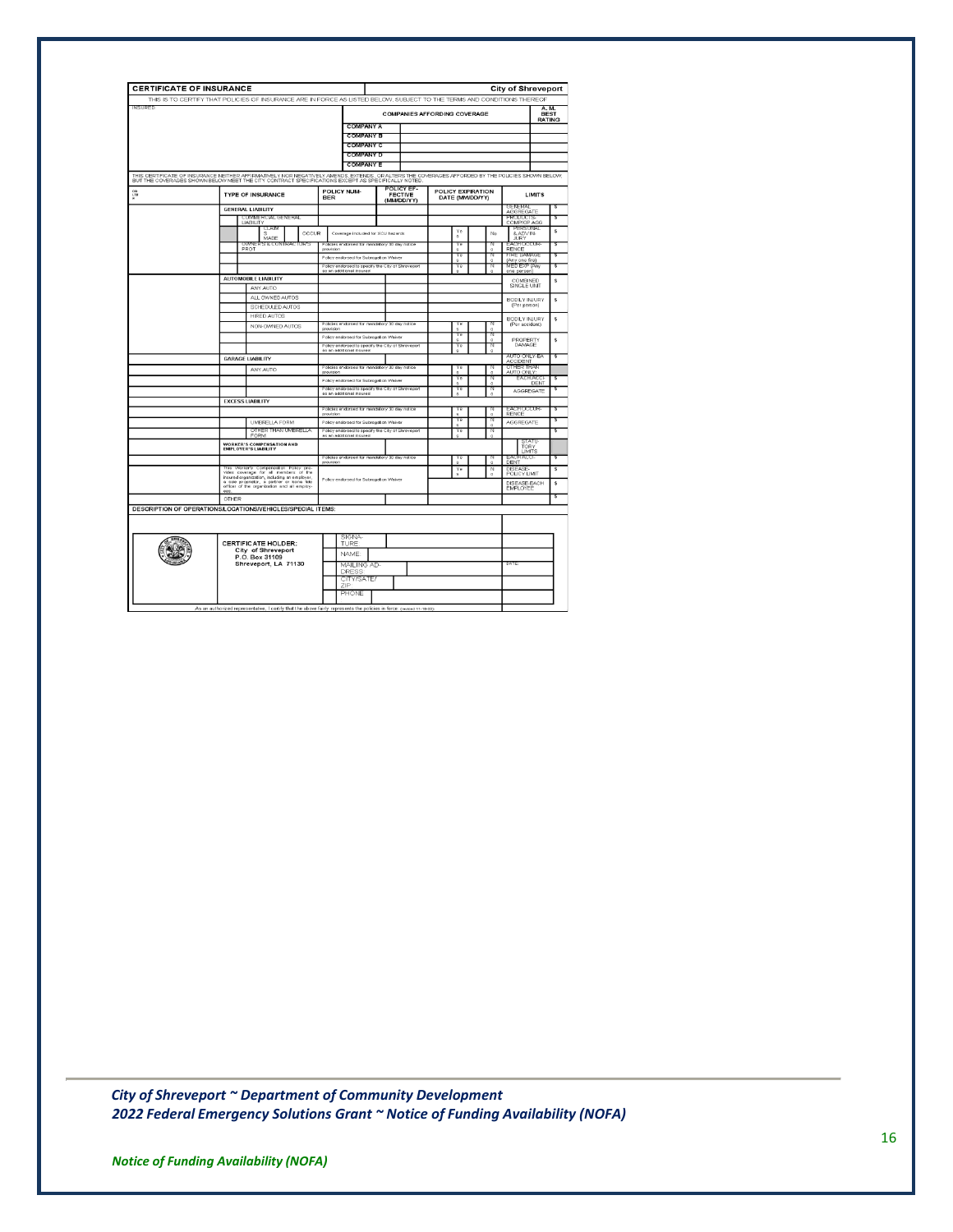| Fort                                   | (Rev. October 2007)<br>Department of the Treasury<br>Internal Revenue Service | <b>Request for Taxpayer</b><br><b>Identification Number and Certification</b>                                                                                                                                                                                                                                                      | Give form to the<br>requester. Do not<br>send to the IRS. |
|----------------------------------------|-------------------------------------------------------------------------------|------------------------------------------------------------------------------------------------------------------------------------------------------------------------------------------------------------------------------------------------------------------------------------------------------------------------------------|-----------------------------------------------------------|
| $+1$                                   |                                                                               | Name (as shown on your income tax return)                                                                                                                                                                                                                                                                                          |                                                           |
| page                                   | Business name, if different from above                                        |                                                                                                                                                                                                                                                                                                                                    |                                                           |
| Print or type<br>edito instructions on | Other has instructional in-                                                   | Check appropriate box:   Individual/Sole propriator   Corporation  <br>Partnarship<br>Limited liability company. Enter the tax classification (D-disregarded entity, C-corporation, P-partnership) >                                                                                                                               | Exampl<br>DIENSO                                          |
|                                        |                                                                               | Address (number, street, and apt. or suite no.)                                                                                                                                                                                                                                                                                    | Requester's name and address (optional)                   |
| ā                                      | City, state, and ZiP code                                                     |                                                                                                                                                                                                                                                                                                                                    |                                                           |
| $\overline{\mathbf{8}}$<br>m           | List account number(s) here (optional)                                        |                                                                                                                                                                                                                                                                                                                                    |                                                           |
| Part I                                 |                                                                               | <b>Taxpayer Identification Number (TIN)</b>                                                                                                                                                                                                                                                                                        |                                                           |
|                                        |                                                                               | Enter your TIN in the appropriate box. The TIN provided must match the name given on Line 1 to avoid<br>backup withholding. For individuals, this is your social security number (SSN). However, for a resident<br>allen, sole proprietor, or disregarded entity, see the Part I Instructions on page 3. For other entities, it is | <b>Social security number</b>                             |
|                                        |                                                                               | your employer identification number (EIN). If you do not have a number, see How to get a TIN on page 3.                                                                                                                                                                                                                            | or                                                        |
|                                        | number to enter.                                                              | Note, If the account is in more than one name, see the chart on page 4 for guidelines on whose                                                                                                                                                                                                                                     | Employer Identification number                            |

#### Part II Certification

Under penalties of perjury, I certify that:

Under penalties of perjury, I certify that:<br>
The number shown on this form is my correct taxpayer identification number (or I am waiting for a number to be issued to me), and<br>
1. The number shown on this form is my correc

3. I am a U.S. others or other U.S. person (lettered below).<br>Certification instructions, You must cross out item 2 above if you have been notified by the IRS that you are currently subject to backup<br>withholding because you

#### Sign signature of<br>Here U.S. person

**General Instructions** General Instructions<br>Section references are to the Internal Revenue Code unless<br>otherwise noted.

**Purpose of Form** 

Purpose of Form<br>and the signification is a minimum of the RS must observe the property<br>of the signification with the RS meant of the signification runder<br>to meant, for example, income paid to you, mal estate<br>to meant the s

2. Certify that you are not subject to backup withholding, or 2. Centry that you are not subject to backup withholding at you are a U.S. 3. Claim exemption from backup withholding at you are all U.S. tractions, if applicable, you are also certifying that as a U.S. U.S. person, your Date P

Definition of a U.S. person. For federal tax purposes, you are<br>considered a U.S. person if you are:<br>• An individual who is a U.S. citizen or U.S. resident alien, id or

• A partnership, corporation, company, or association created<br>organized in the United States or under the laws of the United<br>States States,<br>• An estate (other than a foreign estate), or

· A domestic trust (as defined in Regulations section<br>301.7701-7).

301.7701-7], Special rules for partnerships. Partnerships that conduct a trade or business in the United States are permatly required to pay a withholding tax on any foreign partners' share of income from such business. F

mooms.<br>The person who gives Form W-9 to the partnership for<br>purposes of establishing its U.S. status and avoiding withholding<br>on its allocable share of net income from the partnership<br>conducting a trade or business in the

. The U.S. owner of a disregarded entity and not the entity, Cat. No. 10231X Form W-9 (Rav. 10-2007)

*City of Shreveport ~ Department of Community Development 2022 Federal Emergency Solutions Grant ~ Notice of Funding Availability (NOFA)*

*Notice of Funding Availability (NOFA)*

#### 17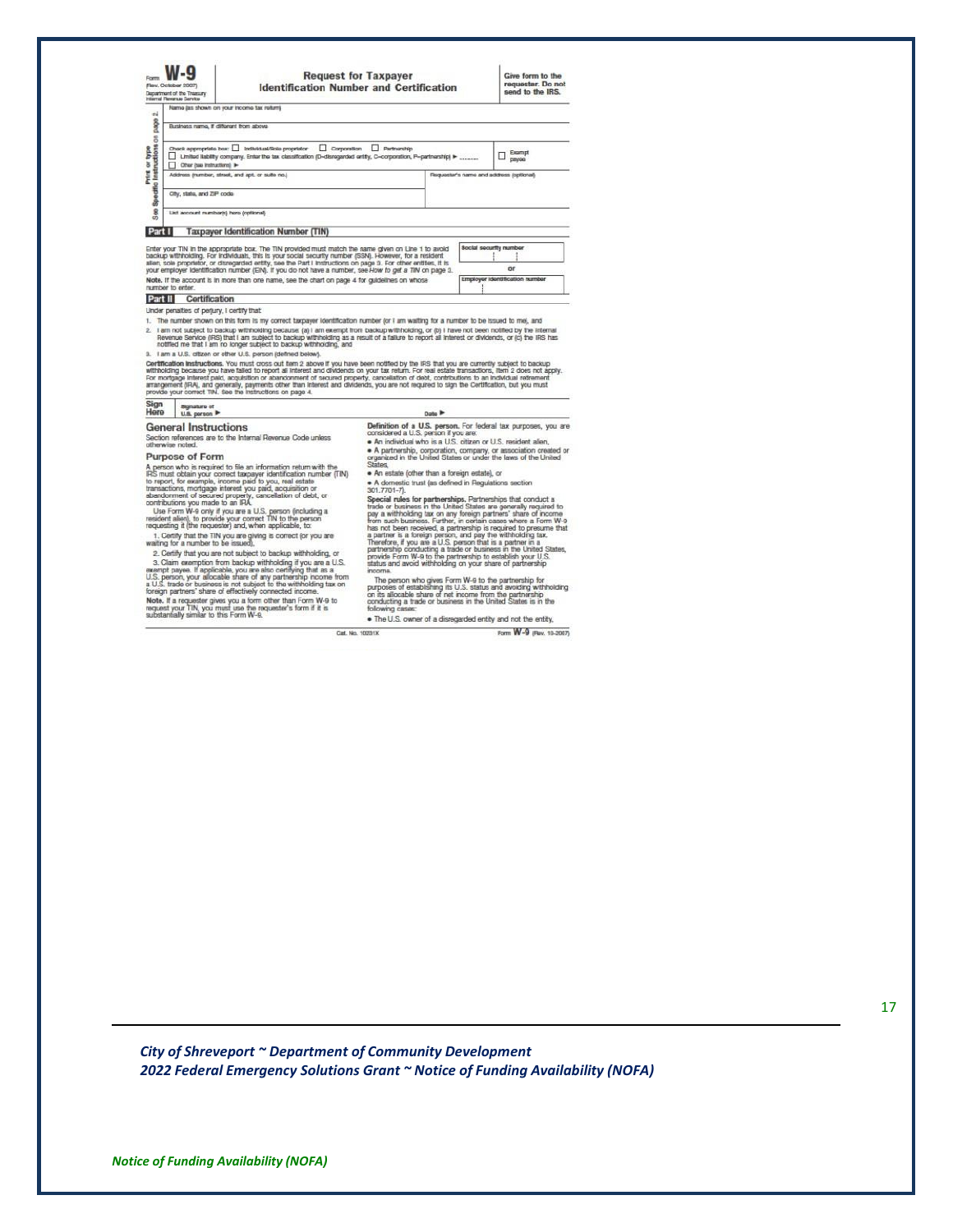#### **AFFIDAVIT**

#### ATTESTING THAT ENTITY OR PERSON DOES NOT OWN ADJUDICATED OR LIEN PROPERTY AND DOES NOT OWE OUTSTANDING DEBT TO CITY

\* \* This affidavit is submitted to document compliance with Shreveport City Code 26-211. \* \*

BEFORE ME, the undersigned Notary Public duly qualified and commissioned, came and appeared

|               |                                                                                                                                                                                                                                                                                                                                                                     |               | authorized representative of:                                         |  |
|---------------|---------------------------------------------------------------------------------------------------------------------------------------------------------------------------------------------------------------------------------------------------------------------------------------------------------------------------------------------------------------------|---------------|-----------------------------------------------------------------------|--|
|               |                                                                                                                                                                                                                                                                                                                                                                     |               | with a Federal Tax Identification Number (EIN) of:                    |  |
|               |                                                                                                                                                                                                                                                                                                                                                                     |               | and with a current email address of:                                  |  |
|               |                                                                                                                                                                                                                                                                                                                                                                     |               | who does hereby state as follows, to-wit:                             |  |
| 1.            | Business Entity or Person does not own any property which is adjudicated to the City of Shreveport, Louisiana<br>or which has demolition liens, grass cutting liens, or any other Property Standards liens on it. For purposes of<br>this subsection, the term "own" shall mean to be the last record owner of the property prior to a tax sale or<br>adjudication. |               |                                                                       |  |
| $\mathcal{L}$ | Business Entity or Person does not own more than twenty-five percent (25%) of a legal entity that owns any<br>property which is adjudicated to the City or which has demolition liens, grass cutting liens, or any other Property<br>Standards liens on it                                                                                                          |               |                                                                       |  |
| 3             | Business Entity or Person has paid all taxes, licenses, fees, fines and other charges which are outstanding and<br>due to the City. E.g. false alarm fees, property standard fines, over-due water bills.                                                                                                                                                           |               |                                                                       |  |
| 4             | Business Entity or Person will provide written notification to the City's Purchasing Agent no later than the next                                                                                                                                                                                                                                                   |               |                                                                       |  |
|               | work day after any of the above statements becomes invalid.                                                                                                                                                                                                                                                                                                         |               |                                                                       |  |
|               | Upon request of the Purchasing Agent the City reserves the right to require a newlydated/issued Affidavit.                                                                                                                                                                                                                                                          |               |                                                                       |  |
|               |                                                                                                                                                                                                                                                                                                                                                                     |               | BY:                                                                   |  |
|               |                                                                                                                                                                                                                                                                                                                                                                     |               | Printed Name:                                                         |  |
|               |                                                                                                                                                                                                                                                                                                                                                                     | Title:        |                                                                       |  |
| 5             | SWORN TO AND SUBSCRIBED BEFORE ME, this day of 20 .                                                                                                                                                                                                                                                                                                                 |               |                                                                       |  |
|               |                                                                                                                                                                                                                                                                                                                                                                     | Notary Public |                                                                       |  |
|               |                                                                                                                                                                                                                                                                                                                                                                     |               |                                                                       |  |
|               |                                                                                                                                                                                                                                                                                                                                                                     |               | Notary Identification Number or LA Bar Roll Number                    |  |
|               |                                                                                                                                                                                                                                                                                                                                                                     |               | ****************************                                          |  |
|               | Mail original affidavit via U.S. mail to:<br>Purchasing Division                                                                                                                                                                                                                                                                                                    | or            | Deliver via other carrier or hand-delivery to:<br>Purchasing Division |  |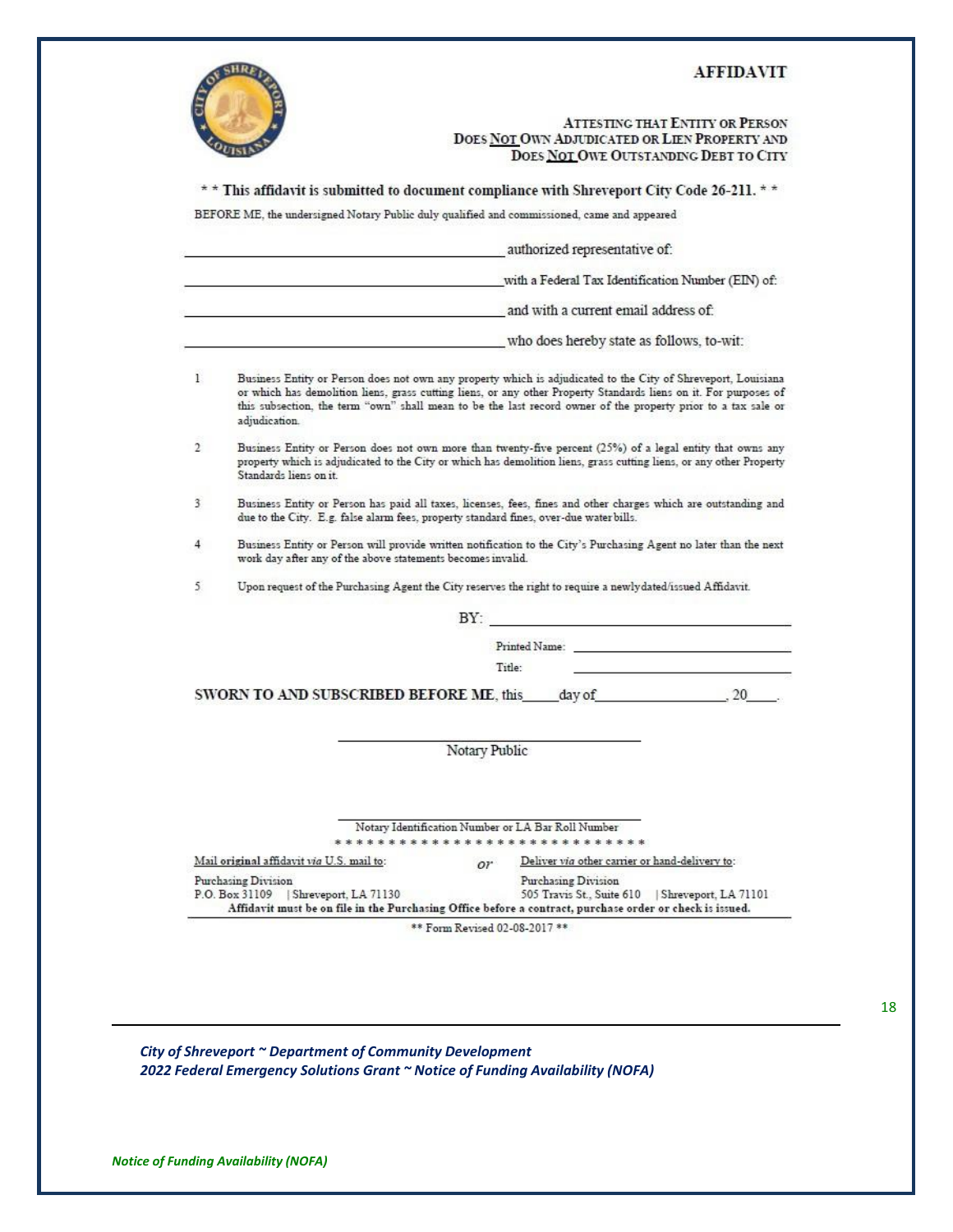# **X. CHECKLIST OF REQUIRED DOCUMENTS**

| Cover Sheet;                                                                                                                                                                                                                            | (1)          |
|-----------------------------------------------------------------------------------------------------------------------------------------------------------------------------------------------------------------------------------------|--------------|
| Proposal Narrative;                                                                                                                                                                                                                     | (2)          |
| A Listing of your Board of Directors and their affiliations;<br>A copy of your current IRS 501(c) (3) tax exempt statement<br>evidencing that you are not a private foundation and an explanation<br>of any changes in your IRS status; | (3)<br>(4)   |
| Most Current Financial Statement or Audit (not to exceed two years old);                                                                                                                                                                | (5)          |
| Authorization Resolution by Your Board of Directors to Apply for City                                                                                                                                                                   |              |
| of Shreveport Funds (2019);                                                                                                                                                                                                             | (6)          |
| Article of Incorporation and Bylaws;                                                                                                                                                                                                    | (7)          |
| Vendor's Application (if new applicant);                                                                                                                                                                                                | (8)          |
| Evidence of Insurance (available upon notification of funding;                                                                                                                                                                          | (9)          |
| W-9 Form;                                                                                                                                                                                                                               | (10)         |
| Evidence of Zoning Approval;                                                                                                                                                                                                            | (11)         |
| Proposed Agency Budget for Fiscal Year;                                                                                                                                                                                                 | (12)         |
| List of Staff Members and Positions;                                                                                                                                                                                                    | (13)         |
| Evidence of Occupational License; and<br>Certification of Utilization of HMIS System<br>(Applicable to Homeless Providers Only)                                                                                                         | (14)<br>(15) |
| Secretary of State (Annual Report Status)                                                                                                                                                                                               | (16)         |